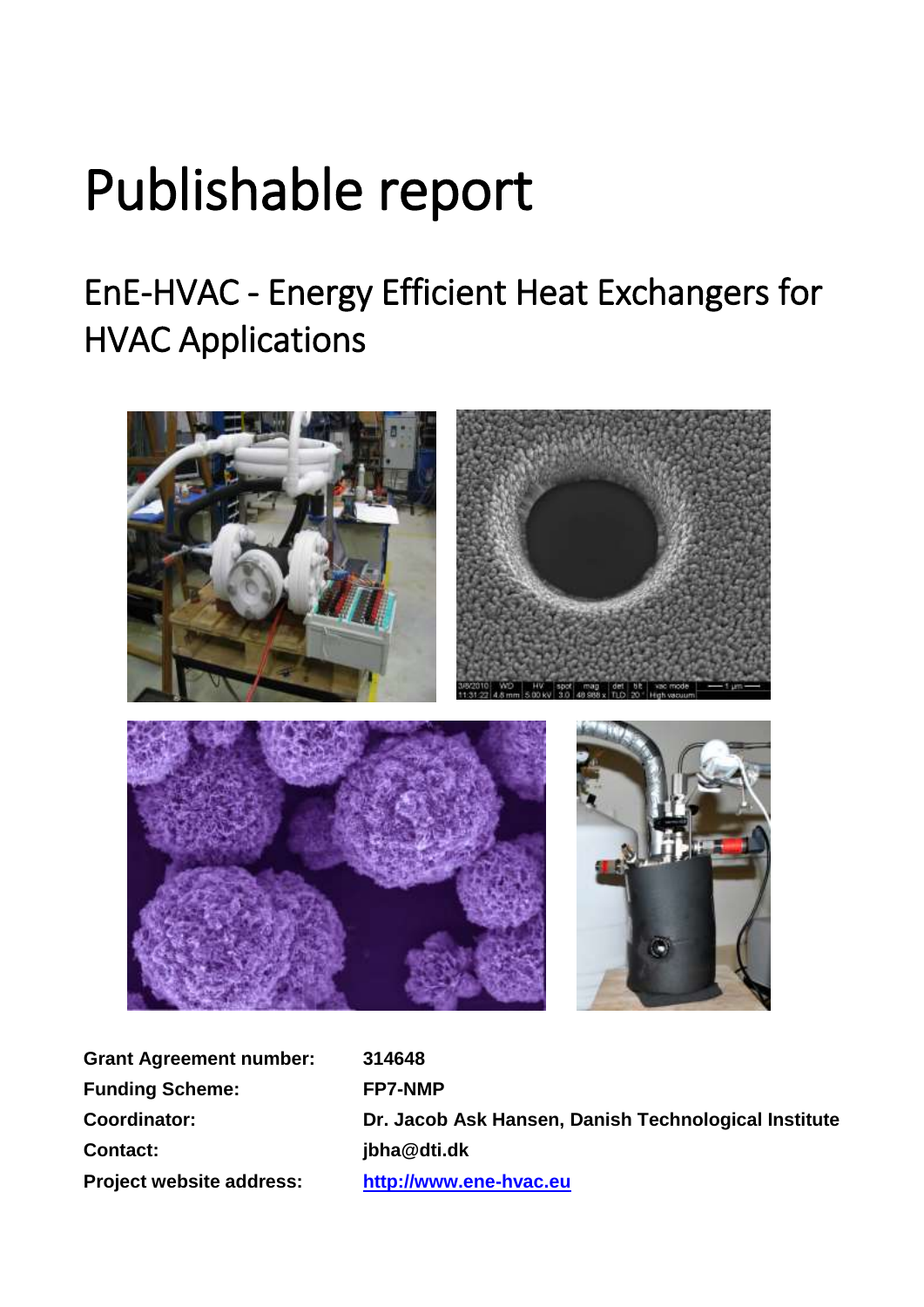# *4.1 Final publishable summary report*

# **Table of Contents**

| 4.1.4 The potential impact and the main dissemination activities and of results |  |
|---------------------------------------------------------------------------------|--|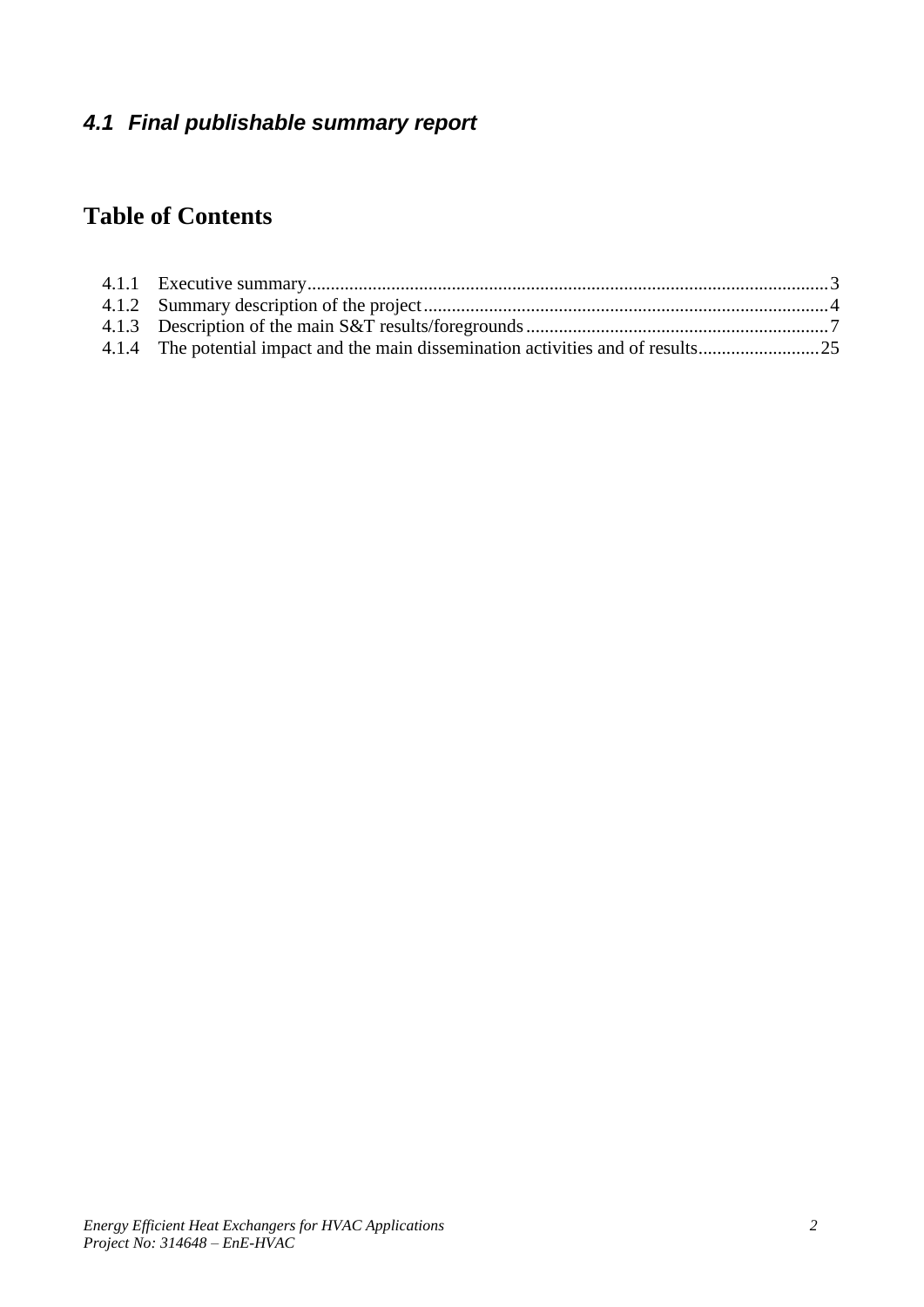## <span id="page-2-0"></span>**4.1.1 Executive summary**

The objective of the EnE-HVAC project has been to develop novel nanotechnological approaches to achieve a significant reduction of the energy requirements for HVAC (heating, ventilation and airconditioning) systems. To achieve these savings, the EnE-HVAC project approaches all aspects of the HVAC system, developing solutions for improving heat transfer and transport throughout the whole system.

During the project, three technological approaches have been brought into play to enhance the overall energy efficiency of the complete HVAC systems.

#### **Nanotechnological coatings limiting ice formation on HVAC systems**

Frost formation on the surface of heat exchangers is a great challenge for the energy efficiency. Periodic defrosting by heating is required, but that consumes energy. A heat pump requires app. 13% of the total energy consumption of the heat pump for periodic defrosting at ambient temperatures below +7°C. Even if frost formation is not prevented completely, longer cycles between de-icing intervals would save energy significantly.

Through this project, super hydrophobic coating systems have been developed to slow the formation and spreading of ice on cooled surfaces. These systems have been developed through extensive laboratory development at Danish Technological Institute (DTI) and Tekniker IK 4, in close collaboration with Luve S.p.A., EXHAUSTO A/S and DVI A/S. Further testing of these surfaces in full-scale heat exchanger systems at EXHAUSTO and Luve have shown a significant delay of ice formation. At EXHAUSTO, the run time between de-icing intervals was increased from 5:45h to 11:30h, and ice formation on systems from Luve was decreased by 18%.

#### **Nanostructured surfaces for increased heat transfer in refrigeration systems**

When improving heat exchanger efficiencies of evaporators and condensers, it is important to look at how the boiling behaviour of these systems can be optimised in order to give a decreased energy consumption.

Through this project, nano- and microstructured surfaces as well as sol-gel based surface coatings have been developed to increase the boiling efficiency of refrigerant-based heat exchanger systems, and the overall performance and energy efficiency of these systems has been increased. Through laboratory development at DTI and Tekniker IK4, surfaces showing a significant improvement in boiling heat transfer for both  $CO<sub>2</sub>$  and NH<sub>3</sub> was developed. These systems were scaled for application on full-size heat exchangers at Vahterus Oy and an increased efficiency of 8% was shown for NH<sup>3</sup> systems.

#### **Development of nanofluids for increased efficiency of brine systems**

The objective of this work was to develop nanofluids to improve the heat transfer across heat exchanging surfaces. Nanofluids are nanoscale colloidal suspensions containing condensed nanomaterial in a fluid. The potential of doping refrigerants with nanoparticles to increase the heat transfer from a heat exchanger surface to the refrigerant has been investigated. Development on nanodiamonds from Carbodeon Oy have been made to enable suspension of these in the refrigerants  $CO<sub>2</sub>$  and NH<sub>3</sub>. For NH<sub>3</sub> surface modifications were found to enable this suspension, but unfortunately no significant effects were observed for the boiling behaviour. In addition, nanoparticle doped brine systems were investigated but had no significant effect on the heat transfer.

To support the approaches above, ESI software Germany GmbH has developed simulation models for prediction of performance on heat exchanger systems with improved surfaces and/or refrigerants.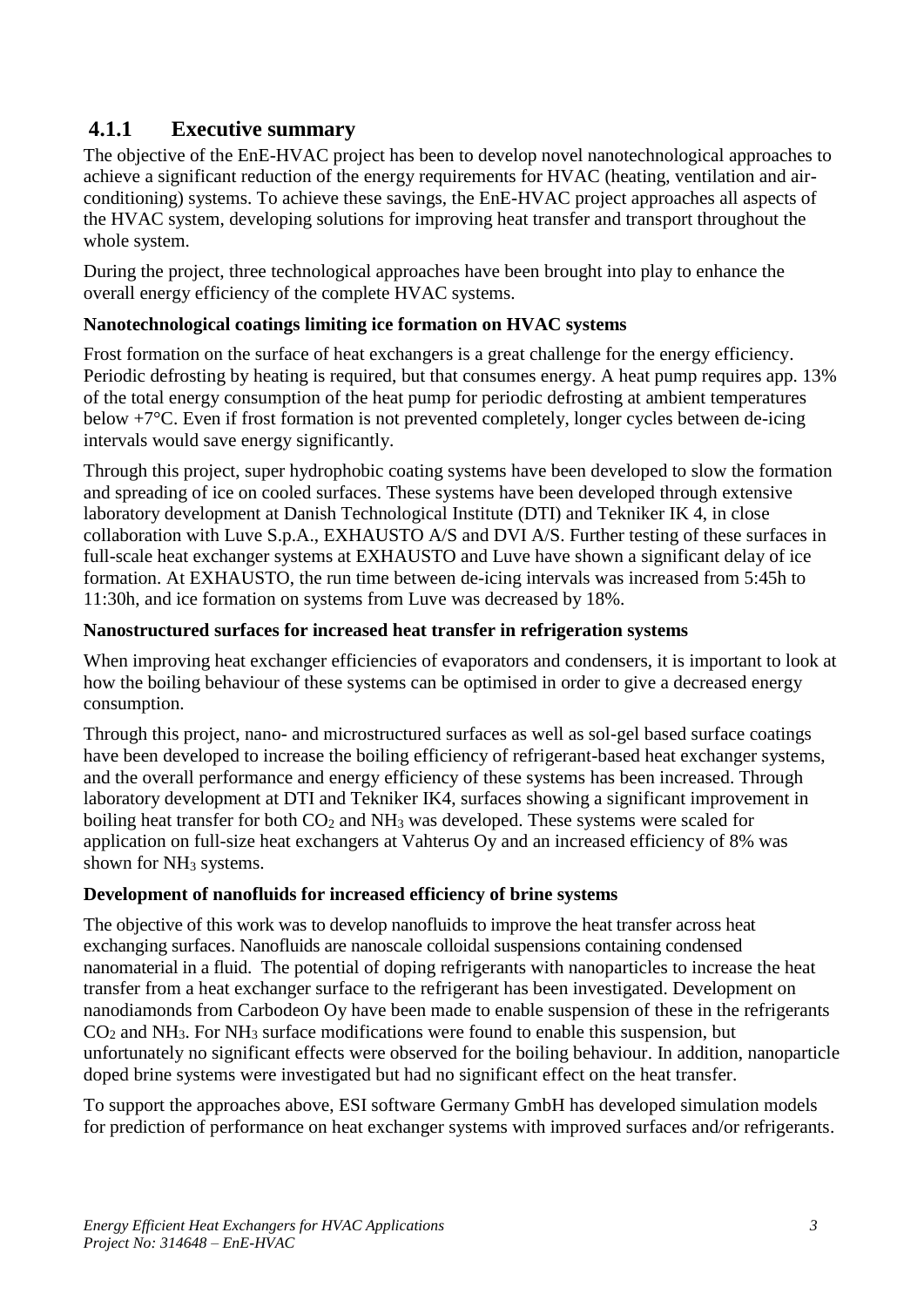# <span id="page-3-0"></span>**4.1.2 Summary description of the project**

The EnE-HVAC project will achieve significant energy savings in future Heating, Ventilation, and Air Conditioning (HVAC) systems via new and innovative technologies. These technologies include nanotechnological coatings and various types of surface treatment for improved heat transfer; new nano- and micro-materials for improved efficiency of the refrigerants, and improved efficiency and heat transfer capabilities of coolants via new nanotechnological additives.

These goals can be realised by tackling the efficiencies in all parts of the HVAC systems. The technologies used will address the heat exchanger efficiency on both the air and liquid side of heat exchangers such as condensers/evaporators and on heat recovery systems. Furthermore, this project will address the heat transport system to ensure high efficiency throughout the HVAC system. In order to obtain such large energy demands, heavy demands will be made on the refrigerants that are used; to ensure the largest possible environmental effects, there will be significant focus on the use of "green" refrigerants avoiding HFC and CFC gasses throughout the project.

To decrease the overall energy demand, it is vital to look for new and innovative technologies to increase the efficiency of currently applied state-of-the-art HVAC systems. These new technologies are:

- Nanostructured coatings including sol-gels and PVD coatings for increased heat transfer.
- Nanotechnological coatings with anti-freezing properties to limit over-icing of heat exchangers.
- Nanofluids for the improvement of heat transport.

[Figure 1](#page-3-1) below illustrates where these nanotechnological approaches are required to improve the energy efficiency of the HVAC system.



<span id="page-3-1"></span>**Figure 1: Schematic overview of the components to optimize with 1: Anti-freezing/anti-ice surfaces, 2: Improved condensation, 3: Improved condensate drainage, 4: Improved evaporation, 5: Improved heat transport**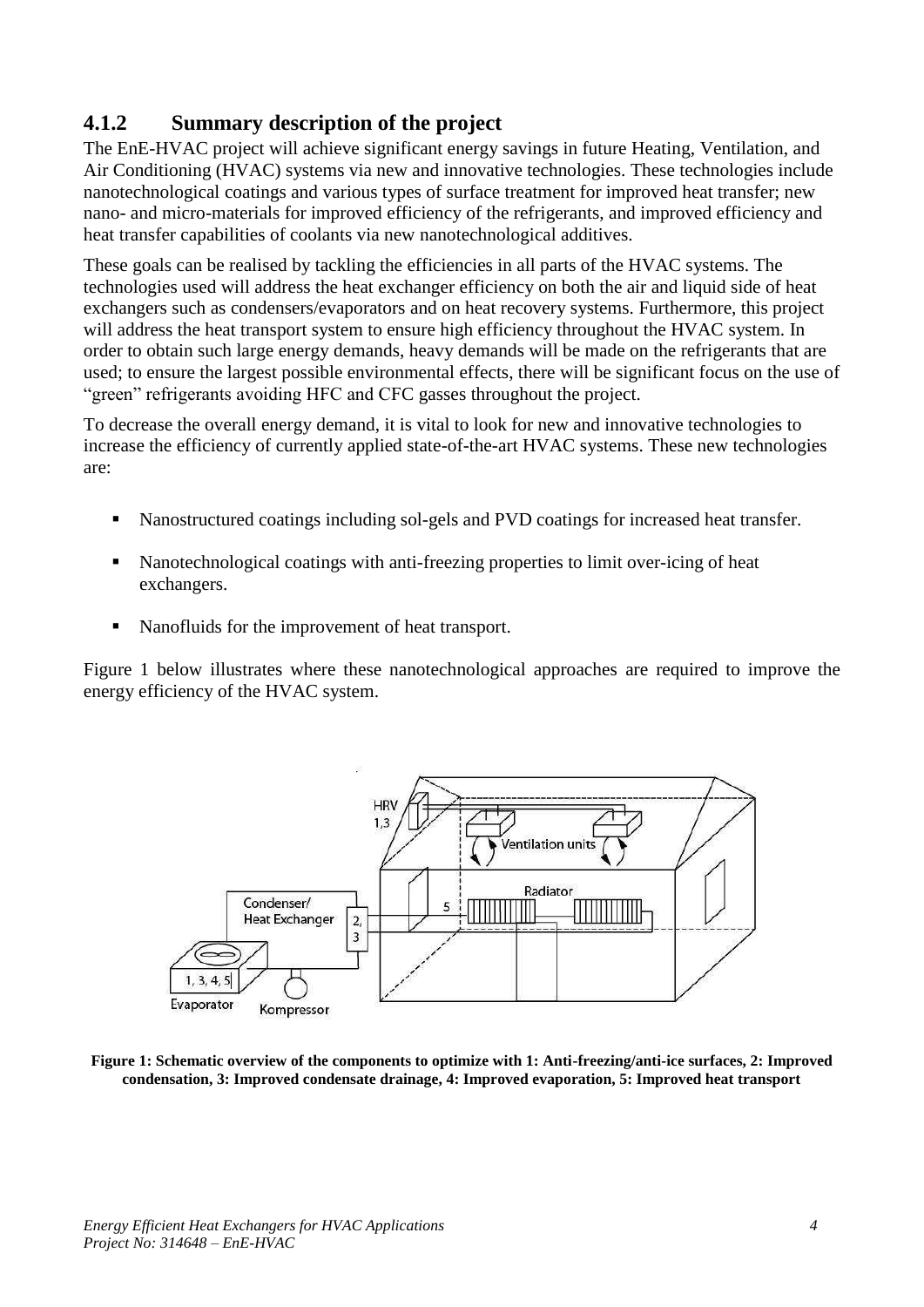The nanotechnological coatings will be applied on the air side of the air-air as well as the liquid-air heat exchangers. Sol-gel coatings that significantly will decrease ice formation and adhesion to heat

exchanger fins are being developed at the two research institutes: Teknologisk Institut (Denmark) and IK4 Tekniker (Spain). These can be heat exchangers and heat pumps used for residential or commercial buildings, where ice formation can be a large problem. By avoiding ice formation or ice adhesion, de-icing cycles can be minimized or completely avoided thus giving rise to significant energy savings. To ensure the best performance and applications, Italian LuVe S.p.a, Danish "Dansk Varmepumpe Industri" and EXHAUSTO A/S are included in the consortium to help develop and demonstrate the technologies.



**Ice formation on air fins from EXHAUSTO A/S heat exchanger.**

On the refrigerant side of liquid-air and liquid-liquid heat exchangers, there are two approaches for improving heat transfer. In boiling heat transfer, micro- and nano-structured surfaces will be developed at Danish Technological Institute to achieve large increases in the boiling efficiencies of the refrigerants and in that way allow for a reduced energy usage. Sol-gels developed at IK4 Tekniker will also be applied on the liquid side of heat exchangers. By manipulating the polarity of these surfaces, the wetting capabilities and thus the heat transfer capabilities of both refrigerant and brine can be improved. Again, relevant heat exchanger manufactures and developers are an integrated part of the project consortium. Finnish Vahterus Oy will be producing and testing modified liquid-liquid heat exchangers, while Italian LuVe S.p.a and Danish "Dansk Varmepumpe Industri" focus on liquid-air heat exchangers for residential and commercial applications.

A third approach to increasing the efficiencies of the heat transfer is the use of nanodiamonds from the Finnish company Carbodeon Oy. Nanodiamonds have shown promise for increasing heat transfer in heat exchanger applications. Using single digit nanodiamonds developed at Carbodeon we expect to achieve significant increases in the efficiency of the refrigerant with very small amounts of nanodiamonds. This increase has previously been demonstrated in other refrigerants, but this project has focus on natural refrigerants such as  $CO<sub>2</sub>$  and NH<sub>3</sub>. The addition of nanodiamonds to these refrigerants can only be achieved through a close collaboration with a company such as Carbodeon. The company has considerable control with the functionalities of the nanodiamonds and can therefore modify the diamonds to achieve the best possible results.



**Dispersion of Nanodiamonds in liquid CO2.**

To maximize the output of the project, ESI group, the German pioneer in digital simulation software for prototyping and manufacturing processes that takes the physics of materials into account, is included in the project. The capability of tailoring surfaces towards specific physical/chemical properties will be assessed using ESI's Multiphysics suite of solvers ACE+. Coupling nanophenomena with large-scale heat transfer models and fine-tuning the surface structures toward achieving the desired goals (anti-ice surfaces / improved condensation / improved evaporation / enhanced heat transfer) will enable predictive modeling of surface effectiveness.

Accurate simulations of heat transfer accounting for nano-scale phenomena with models describing complete heat exchangers or other HVAC components require the modeling of unsteady free surface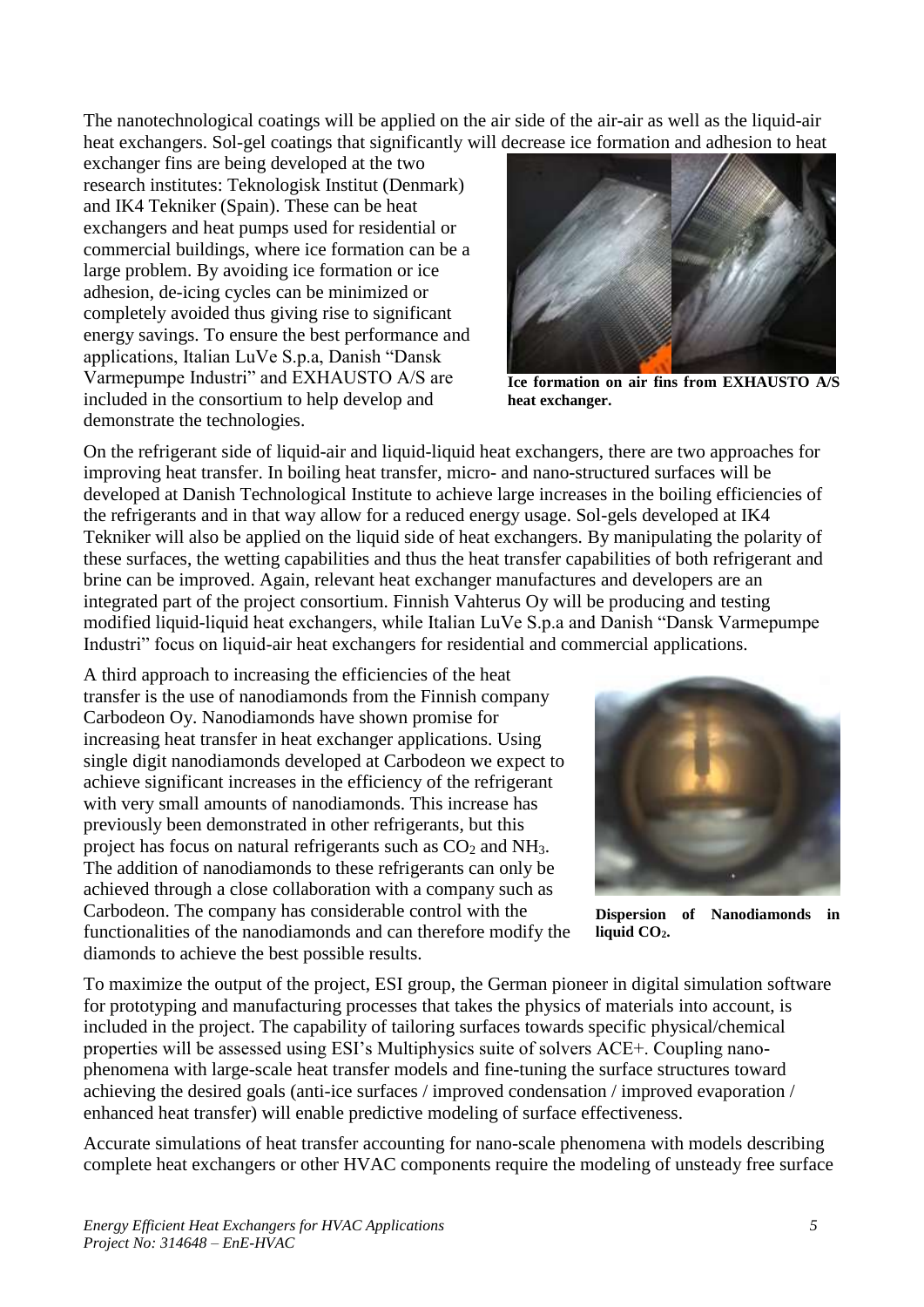flow driven by surface tension, turbulence, heat-transfer, buoyancy and phase-change. The computational simulation must be able to maintain stability, accuracy and low turnaround times.

The entire project was divided into different overlapping "phases" as illustrated in the figure below [\(Figure 2\)](#page-5-0). The phases comprise:

- **Lab-scale** primarily focused on the development and test of the selected technologies at labscale.
- The **small tests** focused on scaling the technologies from laboratory samples to a scale where they can be applied on real heat exchangers.
- **Full-scale** is the phase where the technologies go from testing to real demonstration.

<span id="page-5-0"></span>

**Figure 2: The EnE-HVAC project was divided into three overlapping phases going from lab-scale development over small-scale tests to full-scale tests and demonstration.**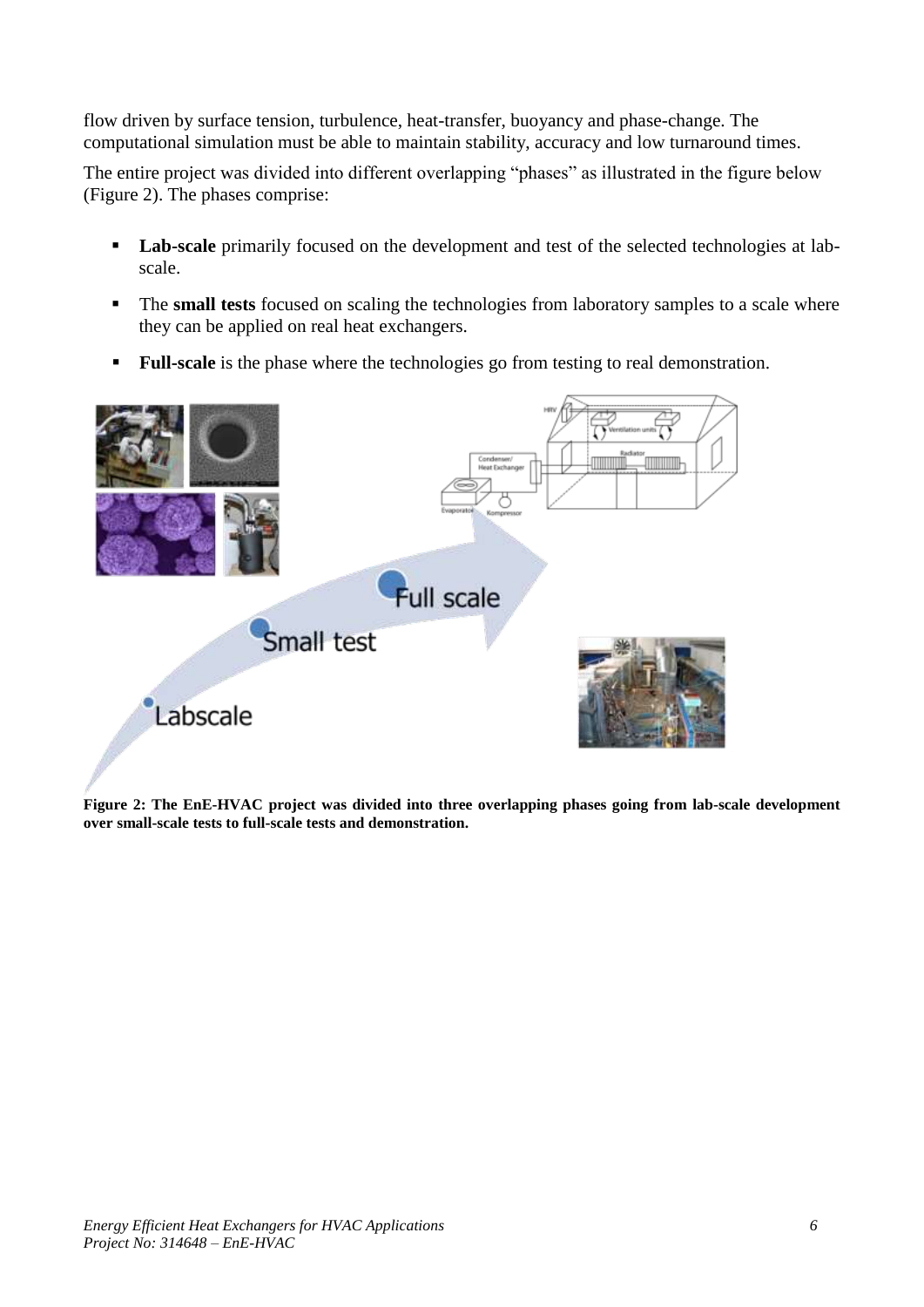# <span id="page-6-0"></span>**4.1.3 Description of the main S&T results/foregrounds**

#### **List of abbreviations used in this section**

| <b>CAH</b>       | <b>Contact Angle Hysteresis</b>                                |
|------------------|----------------------------------------------------------------|
| <b>CFD</b>       | <b>Computational Fluid Dynamics</b>                            |
| CO <sub>2</sub>  | Carbon dioxide, green refrigerant                              |
| <b>HVAC</b>      | Heating, Ventilation and Air-Conditioning                      |
| <b>HRV</b>       | <b>Heat Recovery Ventilation</b>                               |
| <b>HX</b>        | <b>Heat Exchanger</b>                                          |
| $\Pi$ .          | Ionic Liquid                                                   |
| <b>LMTD</b>      | Log Mean Temperature Difference                                |
| <b>ND</b>        | Nanodiamond                                                    |
| NH <sub>3</sub>  | Ammonia, green refrigerant                                     |
| <b>NP</b>        | Nanoparticle                                                   |
| <b>PCM</b>       | <b>Phase Change Material</b>                                   |
| <b>PDMS</b>      | Polydimethylsiloxane                                           |
| <b>PVD</b>       | <b>Physical Vapour Deposition</b>                              |
| TiO <sub>2</sub> | Titanium dioxide, material used for coatings and nanoparticles |
| <b>WP</b>        | <b>Work Package</b>                                            |

#### **4.1.3.1 Anti-ice surfaces**

Anti-ice is an umbrella term for various approaches such as surfaces with low ice adhesion, surfaces that delay freezing (delay ice nucleation, freezing point depression) and surfaces that delay the spreading of frost when freezing eventually happens.

#### **Icing problems that are in focus in the ENE-HVAC project**

The project has focused on anti-ice surfaces for two types of heat exchangers:

- A. Air-to-refrigerant heat exchangers (finned tube heat exchangers, air coils) of heat pumps using outside air as heat source (evaporator in [Figure 3,](#page-7-0) and [Figure 4](#page-7-1) shows a photo of a typical air-to-refrigerant heat exchanger). The heat exchanger fins are typically cooled below  $0^{\circ}$ C when the outside temperature is below app.  $+7^{\circ}$ C. Similar heat exchangers with identical icing problems are applied in commercial refrigeration.
- B. Air-to-air counter-flow plate heat exchangers of heat recovery ventilation (HRV in [Figure 3,](#page-7-0) and [Figure 5](#page-7-2) shows a photo of a typical air-to-air counter-flow heat exchanger). Different types of heat exchangers can be applied in HRV, but counter-flow heat exchangers have the highest efficiency. At outside temperatures below app. -3<sup>o</sup>C, the more humid outgoing air is cooled to temperatures below 0°C.

Frost accumulates on the surfaces of both of the described heat exchangers, subsequently blocking the flow. Periodic defrosting by heating is required, and that consumes energy. A heat pump requires app. 13% of the total energy consumption of the heat pump for periodic defrosting at ambient temperatures below +7°C. If frost formation cannot be completely prevented, longer cycles between de-icing intervals would significantly save energy.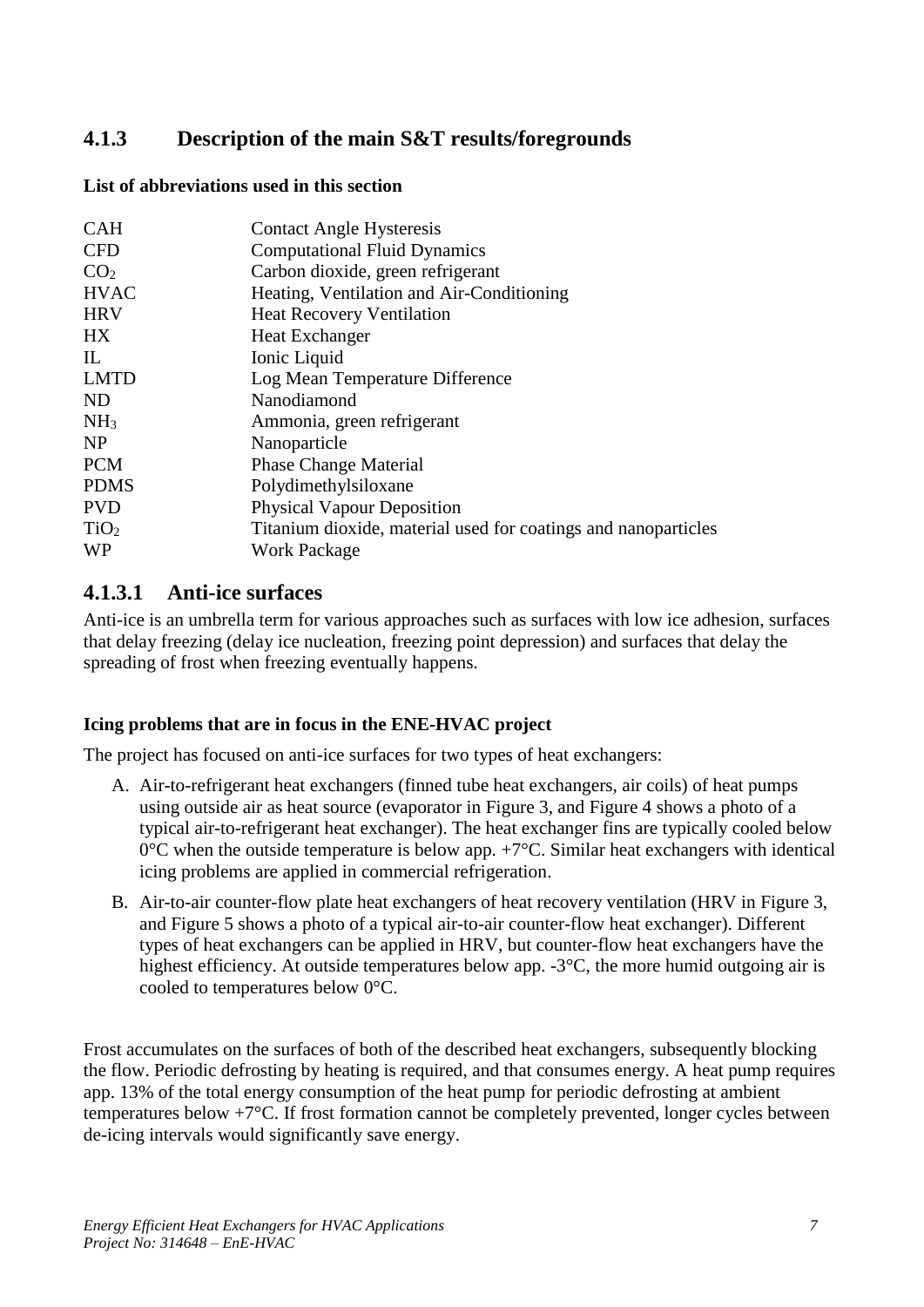

**Figure 3: Schematic of a modern building with heat pump and heat recovery ventilation.**

<span id="page-7-0"></span>

**Figure 4: Typical heat exchanger for heat pumps and refrigeration.**

<span id="page-7-2"></span>

**Figure 5: Aluminium counter-flow plate heat exchanger for heat recovery ventilation.**

#### <span id="page-7-1"></span>**Coating development**

Hydrophobic and superhydrophobic surfaces were developed to meet the specific requirements for anti-ice coatings. Smooth, hydrophobic surfaces were prepared by sol-gel processing from organosilanes and possibly additional organic precursors resulting in organic-inorganic hybrid coatings. Reactive (and therefore not leachable) silicone additives or perfluoroalkyl silanes were added in small concentrations. During curing, the additives orientate in a surface tension drivenprocess towards the surface as illustrated in [Figure 6.](#page-7-3)



#### <span id="page-7-3"></span>**Figure 6: Preparation of a hydrophobic surface by a hydrophobic additive.**



<span id="page-7-4"></span>**Figure 7: Height profile of a pyramidal structure on Al prepared by laser.**

Structured surfaces were also developed and investigated. One process to prepare structured, super hydrophobic surfaces was to structure an aluminium coil material with laser and to apply a thin, hydrophobic sol-gel coating without compromising the structure. A height profile of a structured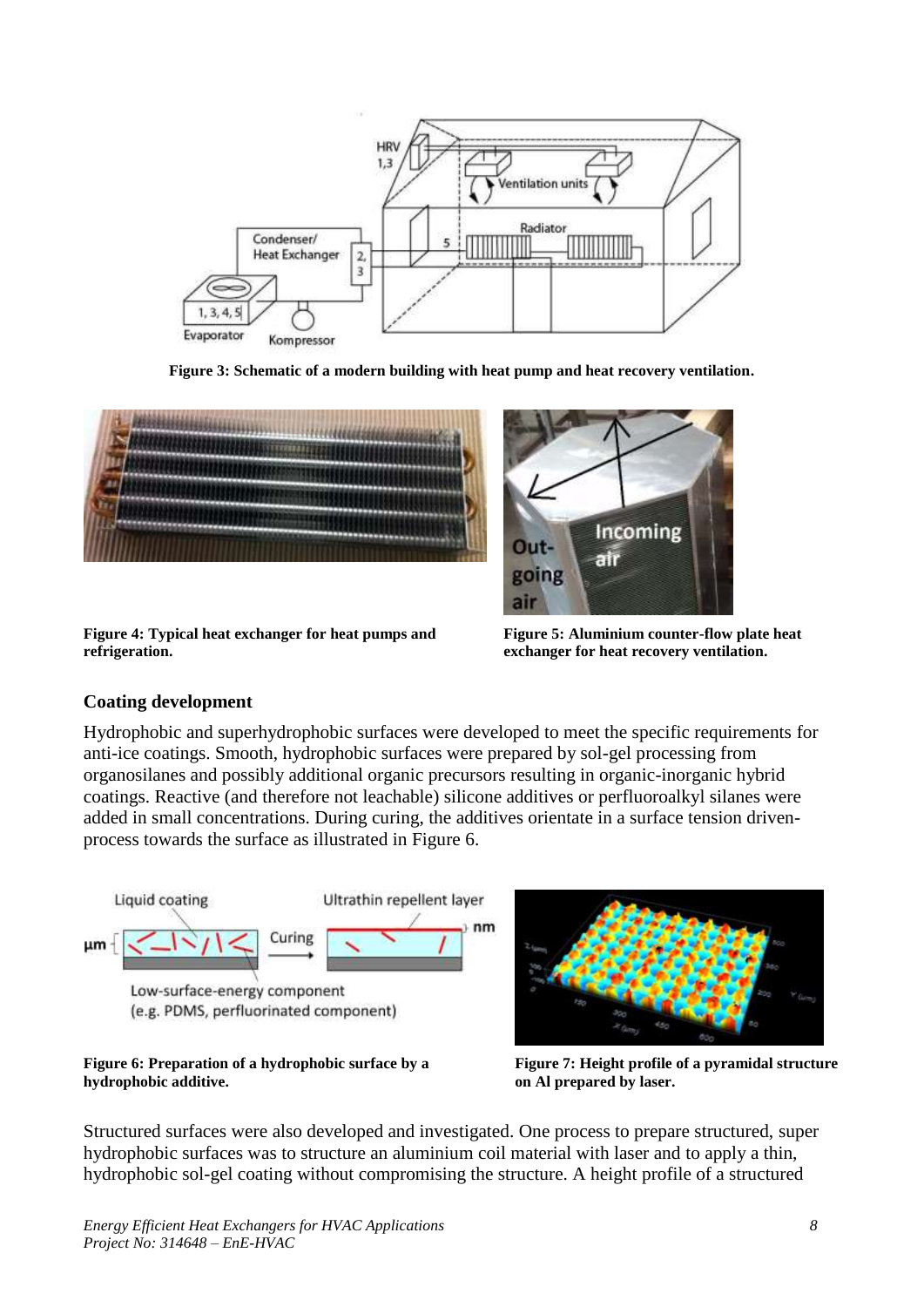aluminium surface with pyramidal structure is shown in [Figure 7.](#page-7-4) An alternative method was to etch the aluminium and subsequently apply a hydrophobic perfluoroalkylsilane monolayer. As commercial reference materials, bare aluminium (used for heat exchangers today) and hydrophobic polymers (FEP, polypropylene, silicone rubber) were selected.

#### **Wetting behaviour / Contact angles**

The ability of a surface to reduce the spreading of frost can be predicted by advancing and receding contact angle measurements. The difference between the two angles, the contact angle hysteresis (CAH), should be as low as possible, and the absolute contact angels should be high. The prepared hydrophobic surfaces provided a CAH of only 10° and adv./rec. water contact angles of about 105°/95°.

Superhydrophobic surfaces provide higher contact angles and lower CAH when drops are applied to a dry surface. However, the heat exchangers are continuously exposed to condensation of water. Small water drops usually condense inside the surface structure and compromise superhydrophobicity. Under these conditions, most superhydrophobic surfaces only perform as hydrophobic surfaces. Within the project, we successfully managed to prepare superhydrophobic surfaces that at least partly maintain the characteristic air-pocket (Cassie-Baxter) state under condensation. Surfaces providing water contact angles above 150° with solely 1°CAH in dry condition (see [Figure 8\)](#page-8-0) maintained in a special experiment simulating condensation adv./rec. angles of about 110°/90° (see [Figure 9\)](#page-8-1). Despite this improvement compared to the state-of-the-art, the superhydrophobic surfaces are still outperformed by the best smooth hydrophobic surfaces under condensation condition due to lower CAH.



**Figure 8: Water drops rolling off a dry superhydrophobic surface.**

<span id="page-8-1"></span>

**Figure 9: Superhydrophobic surface on cooling block to achieve continuous condensation of water. A water drop is guided with a pipette tip along the surface to simulate advancing and receding contact angles. The reflection of light at the bottom of the drop indicates that part of the airpockets still are present.**

#### <span id="page-8-0"></span>**Anti-ice - Low ice adhesion**

Surfaces with low surface energy can reduce the adhesion of ice. However, investigations within this project (see test device shown in [Figure 10\)](#page-9-0) led to the conclusion that even the reduced adhesion is too strong to detach frost with the airflow. Any application of additional mechanical aid, for example vibration, was expected to be too costly. Therefore, this approach was not pursued any further.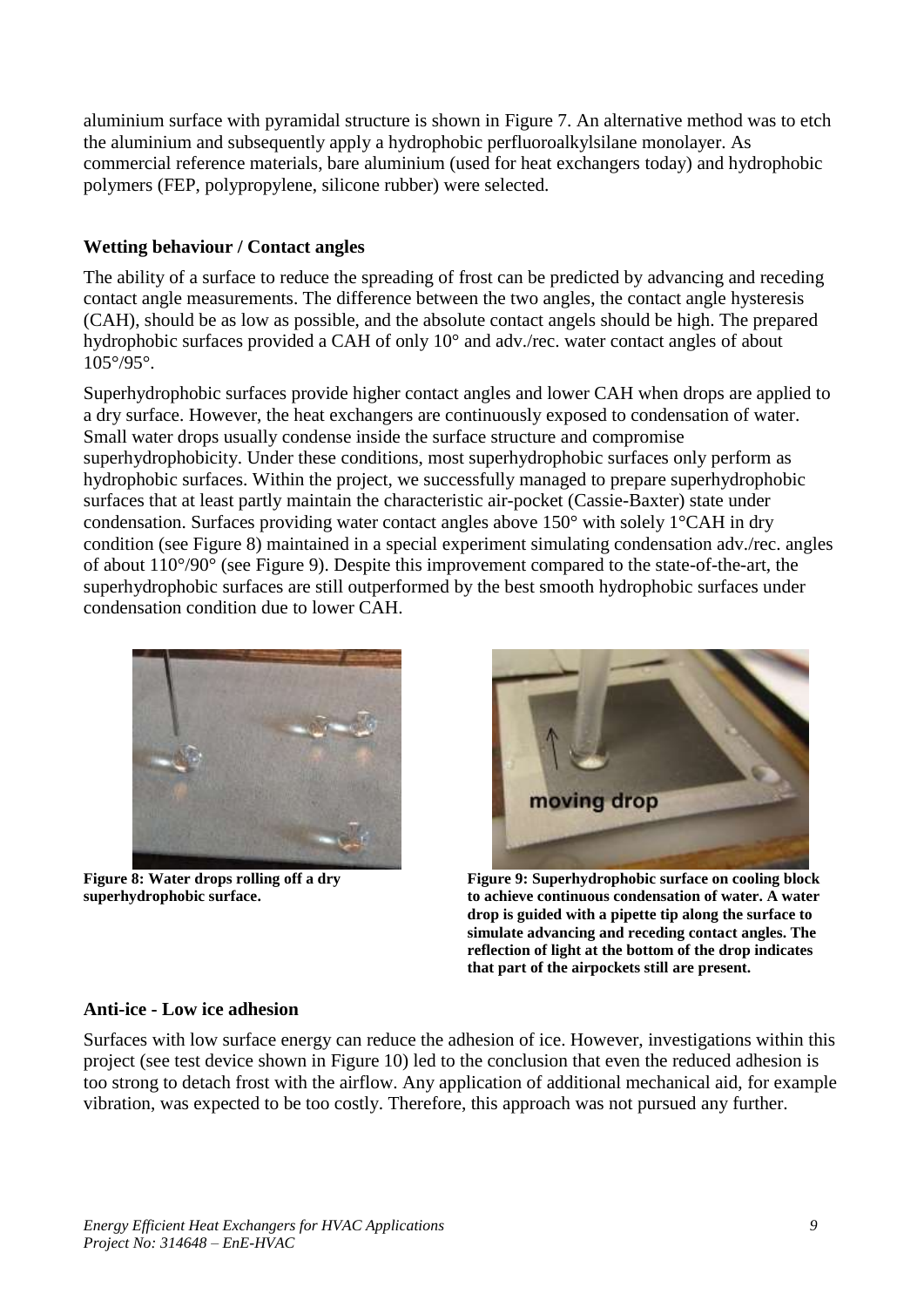

**Figure 10: Ice adhesion test.**

#### <span id="page-9-0"></span>**Anti-ice - Freeze delay ('freezing point depression')**

Freezing (= ice nucleation) is a random process with a distinct probability. The freezing probability increases when the temperature decreases. Due to the random occurrence, a wet surface below 0°C cannot guarantee that no freezing occurs, but there might be a different average freeze delay for different surfaces. One surface might on average stay ice-free longer than another surface. To obtain realistic and significant results on freeze delay performance, we constructed an ice test chamber (see [Figure 11\)](#page-10-0). The ice test chamber secures permanent condensation of water on the sample surfaces throughout all experiments. We found that previous literature results are not comparable due to different testing techniques. Within the precision of our experiments, bare Aluminium and all other investigated surfaces including hydrophobic coatings performed within the same order of magnitude. Differences to bare Aluminium are not significant enough for exploitation on real devices. However, the test conditions had a strong influence on the ice formation temperature. Cooling a single water drop led to freezing between -16°C and -26°C, while freezing on a test plate with an about 3000 times larger surface (100 cm<sup>2</sup>) occurred between about -5 $\degree$ C and -11 $\degree$ C when cooled at a rate of 0.1°C/min. Real heat exchangers have an even larger surface of 1 to 500 m<sup>2</sup>.

#### **Anti-ice - Decreased frost spreading**

As observed in the freeze delay experiments described above, freezing at temperatures above -10°C only occurs occasionally at single spots. However, when freezing occurs on bare Aluminium, the whole Aluminium surface freezes instantly. On hydrophobic surfaces, condensation forms single drops that are not in contact with each other. Therefore, frost spreading is delayed. Our results gave clear evidence that all hydrophobic surfaces somehow delay frost spreading, but that the more hydrophobic (low CAH, high contact angles) a surface is, the slower the frost spreading. In a frost spreading experiment, wet sample plates were maintained at  $-4^{\circ}$ C in a  $+12^{\circ}$ C/90% rel. humidity atmosphere. We induced freezing by placing a small lump of ice in the centre of the sample plates. On the hydrophobic coatings described above, with solely 10° CAH, freezing spread at a rate of only 2 µm/s. As shown by [Figure 12,](#page-10-1) the plate stays mainly frost free within 20 min. even though ice is present. The effect is reproducible and sufficiently significant for technical exploitation.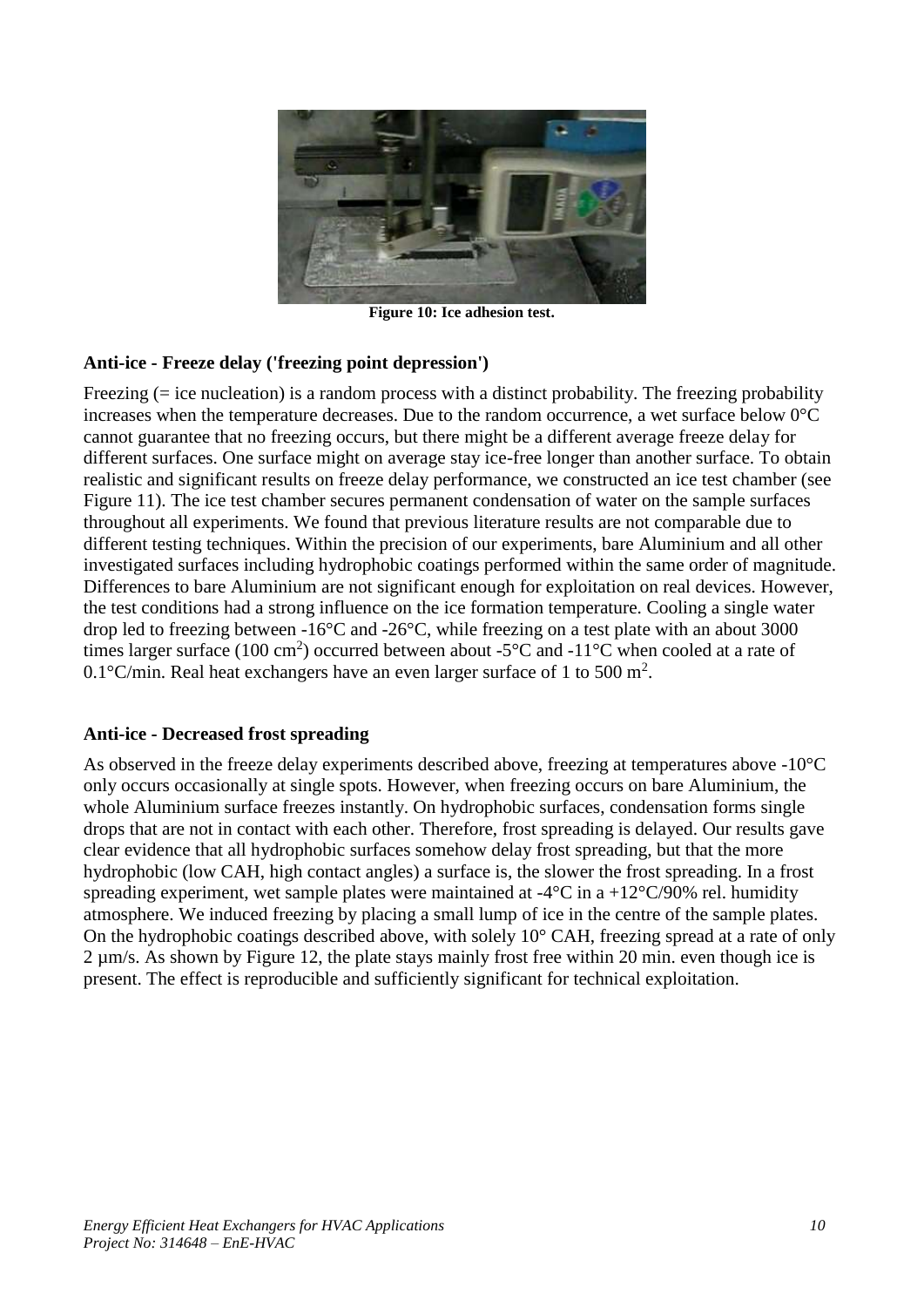

**Figure 11: Ice test camber (sample plate is visible to the left).**



**Figure 12: Plate with hydrophobic coating, 10 x 15 cm, maintained at -4°C, 20 min. after placing ice in the centre of the plate.**

<span id="page-10-2"></span><span id="page-10-1"></span>**Figure 13: Same experiment as described for Fig. 10, but with an upward, forced air flow of 1 m/s.**

<span id="page-10-0"></span>However, in an additional experiment, we observed the following drawback. An airflow of 1 m/s, which corresponds to the velocity of the ventilation equipment, leads to rather fast frost spreading in the flow direction while frost spreading is still slow in all other directions, see [Figure 13.](#page-10-2) That is why tests were needed on real devices to evaluate the applicability of the concept to inhibit frost spreading rather than freezing.

#### **Anti-ice - HRV validation and demonstration**

A plate heat exchanger for heat recovery ventilation, coated with the hydrophobic coating described above, was compared to an otherwise identical reference with a bare aluminium surface. In test runs under identical conditions (according to EN 308), the outgoing air on the cold side (this is where icing occurs) was cooled to approximately -5°C. The heat transfer of both heat exchangers was identical. The flow was kept constant by adjusting the fan power and the pressure drop was monitored. A pressure drop above 400-500 Pa indicates that the heat exchanger is blocked and that defrosting is necessary. As shown in [Figure 14,](#page-11-0) the coating increased the time between defrosting cycles from about 1 h to about 2.3 h. On the reference sample, frost mainly forms inside between the plates. On the coated heat exchanger, water froze at and after the outlet, forming icicles as shown in [Figure 15.](#page-11-1) The icicles do not necessarily block the flow. In a real installation, this performance would lead to considerable energy savings.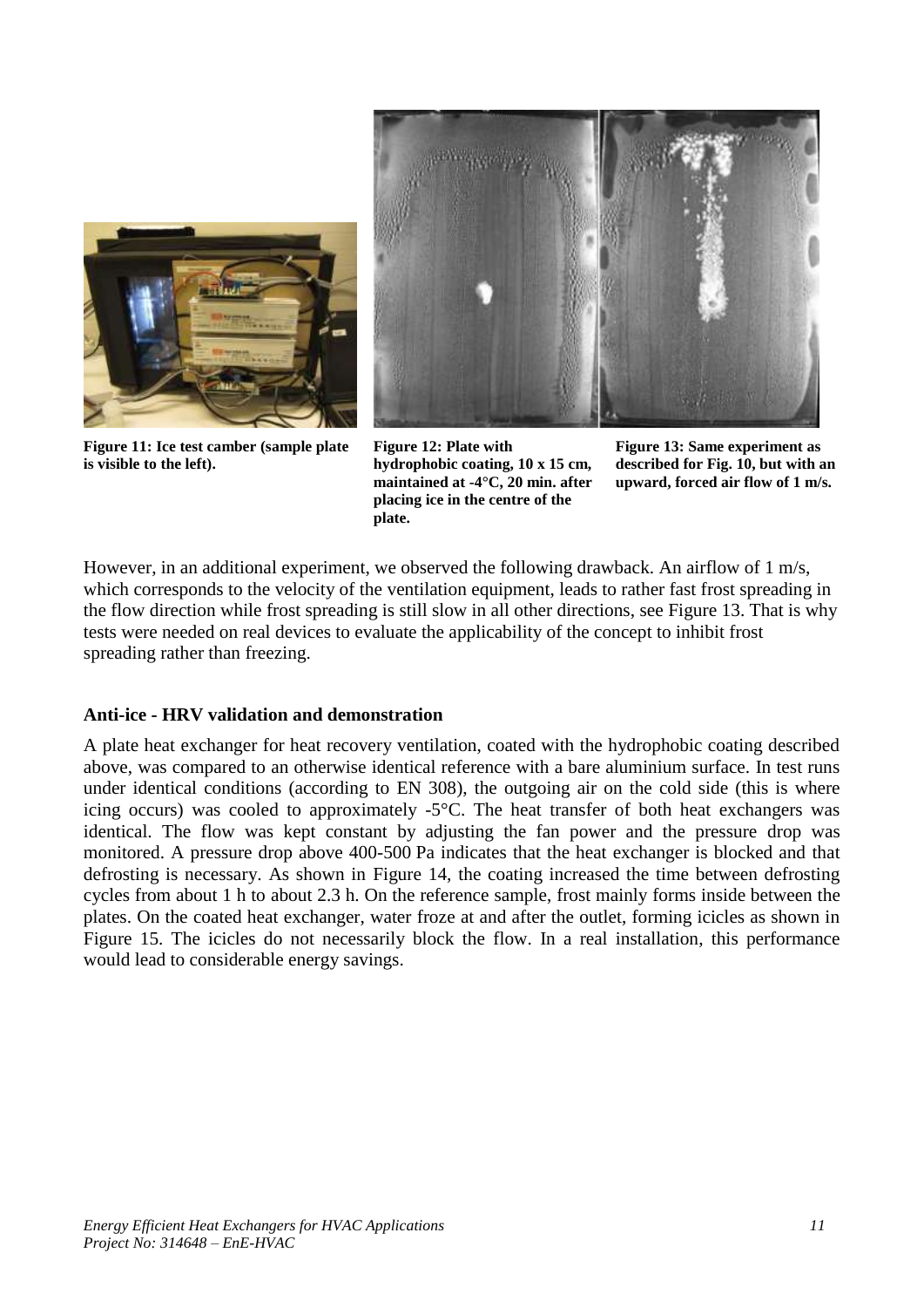



**Figure 14: Test run with a heat exchanger with anti-ice coating and an uncoated reference showing the time until the pressure drop reaches about 450 Pa due to frost blocking the flow.**

<span id="page-11-1"></span>**Figure 15: Icicles at the outlet of the heat exchanger with anti-ice coating.**

<span id="page-11-0"></span>The performance of a complete heat exchanger unit (VEX320C) was demonstrated. The unit ran with pressure controlled ice-detection with a set-value of 45% pressure loss increase in relation to the exchanger in dry position. The unit was set for by-pass de-icing followed by reduced supply air. Therefore, the unit starts by-pass de-icing until the necessary supply air temperature no longer can be kept. After that, the unit operates with reduced supply air.

A coated as well as an uncoated heat exchanger were tested. Starting from a dry heat exchanger, the coated exchanger could run full heat recovery and no de-icing cycles for 11:30 hours whereas the standard exchanger only could run full heat recovery and no de-icing cycles for 5:45 hours. It was observed that a significant improvement in the time before de-icing is necessary for the anti-ice coated heat exchanger. There was no significant difference in performance on any other parameters between the coated and uncoated heat exchanger.

#### **Anti-ice validation and demonstration on finned heat exchanger**

A small-scale validation setup and a full-scale LuVe unit (F30HC 611N7) were made and tested in the project. For the small-scale setup, several coatings were tested in validation experiments. The results from these small-scale tests showed that fins with a micro-nanostructured surface coated with a monolayer performed better than the other coated fins with regard to ice formation limitation. Therefore, it was decided to produce a large-scale unit with this coating and perform demonstration tests on such a unit. Comparisons were made regarding the results of an uncoated reference unit.

The experimental demonstration tests were conducted in a calorimetric room that had an air handling system inside, so the temperature and relative humidity could remain constant; an inverter system also helps maintain a constant pressure (temperature) evaporation during the frosting test.

The comparison between the coated and the uncoated unit was performed according to the ratio of the cooling energy (E) removed from the chamber by the unit under test and the amount of frost (FF) that is formed between the fins. The results showed a reduced frost formation when nano-structured fins, assembled on a complete unit (aero-evaporator), were used, reaching values of approximately 18%. This result is in line with the results from the validation tests made on the same type of fins but in a much smaller system (-17%).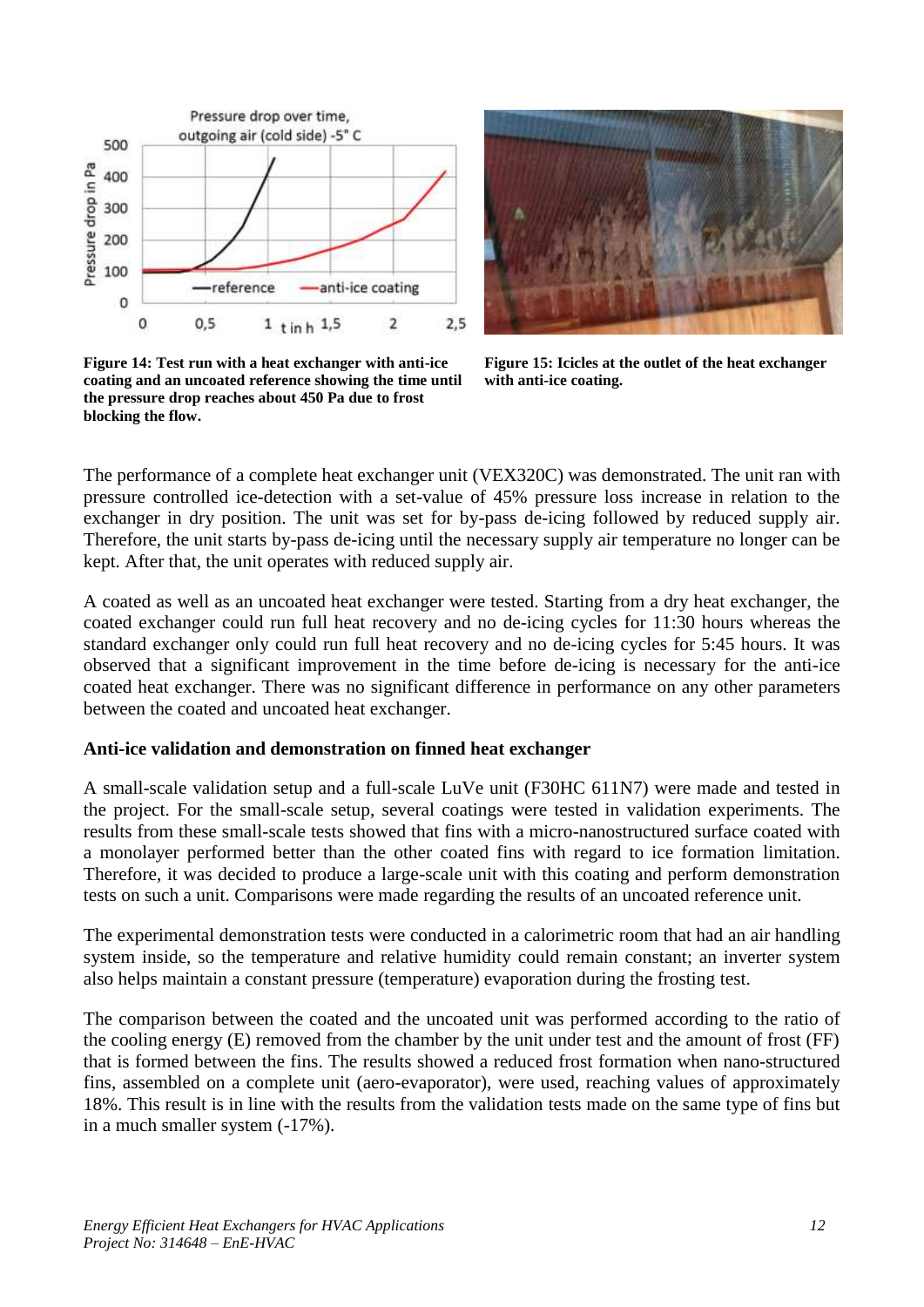# **4.1.3.2 Surface induced refrigerant fluid phase changes**

#### **Development of new surfaces**

When improving heat exchanger efficiencies of evaporators and condensers, it is important to look at how the boiling behaviour of these systems can be optimized in order to give a decreased energy consumption. Looking at the schematic of the heat exchanger system (see [Figure 16\)](#page-12-0), where the coolant is evaporated on the left hand side and condensed again on the right hand side, the efficiency  $(\epsilon)$  is very dependent on the difference between the evaporation temperature (T<sub>0</sub>) and the condensation temperature  $(T_c)$ .

As illustrated in [Figure 16,](#page-12-0) the evaporation process in the evaporator of an air-conditioning unit or a heat pump occurs as flow boiling due to the presence of forced convection. Boiling in the absence of forced convection (known as pool boiling) can serve as a model to comprehensively illustrate the correlation between the surface superheat (known as the wall superheat and denominated  $\Delta T$ ) and the heat flux as flow boiling and pool boiling show comparable effects.



<span id="page-12-0"></span>**Figure 16: Schematic of a heat exchanger system.**

Increasing the evaporation temperature is a very viable approach to maximize the efficiency of the heat exchanger system. An increase in evaporation temperature can be achieved if the boiling efficiency is enhanced.

The evaporation temperature is dependent on the flux transferred through the heat exchanger surface and the heat transfer coefficient, thus  $q = \alpha (T_{surface} - T_0)$ , where q is the flux,  $\alpha$  the heat transfer coefficient,  $T_{surface}$  the temperature of the heat exchanger surface, and  $T_0$  the evaporation temperature. The difference between the wall and coolant temperature  $(T<sub>surface</sub> - T<sub>0</sub>)$  is known as the wall superheat and is denominated  $\Delta T$ . The heat flow rate per area (i.e. O/A) is known as the heat flux. To achieve a high heat transfer coefficient a surface that shows a high heat flow rate at small wall superheat values is needed.

A normal boiling curve for water in pool boiling takes the form as illustrated in Figure 17 (to the left), where the mechanisms of boiling can be separated into several regimes. In the early phase (low wall superheat, ∆T), only natural convection contributes to the heat transfer and only a small amount of heat is transferred across the surface. At a certain ΔT, bubbles start forming (A) and increasing ΔT leads to fully developed nucleate boiling (B). At a certain  $\Delta T$  (C), a film of gas starts forming on the surface, and the critical heat flux (CHF) is reached, followed by a transition to fully developed film boiling (D).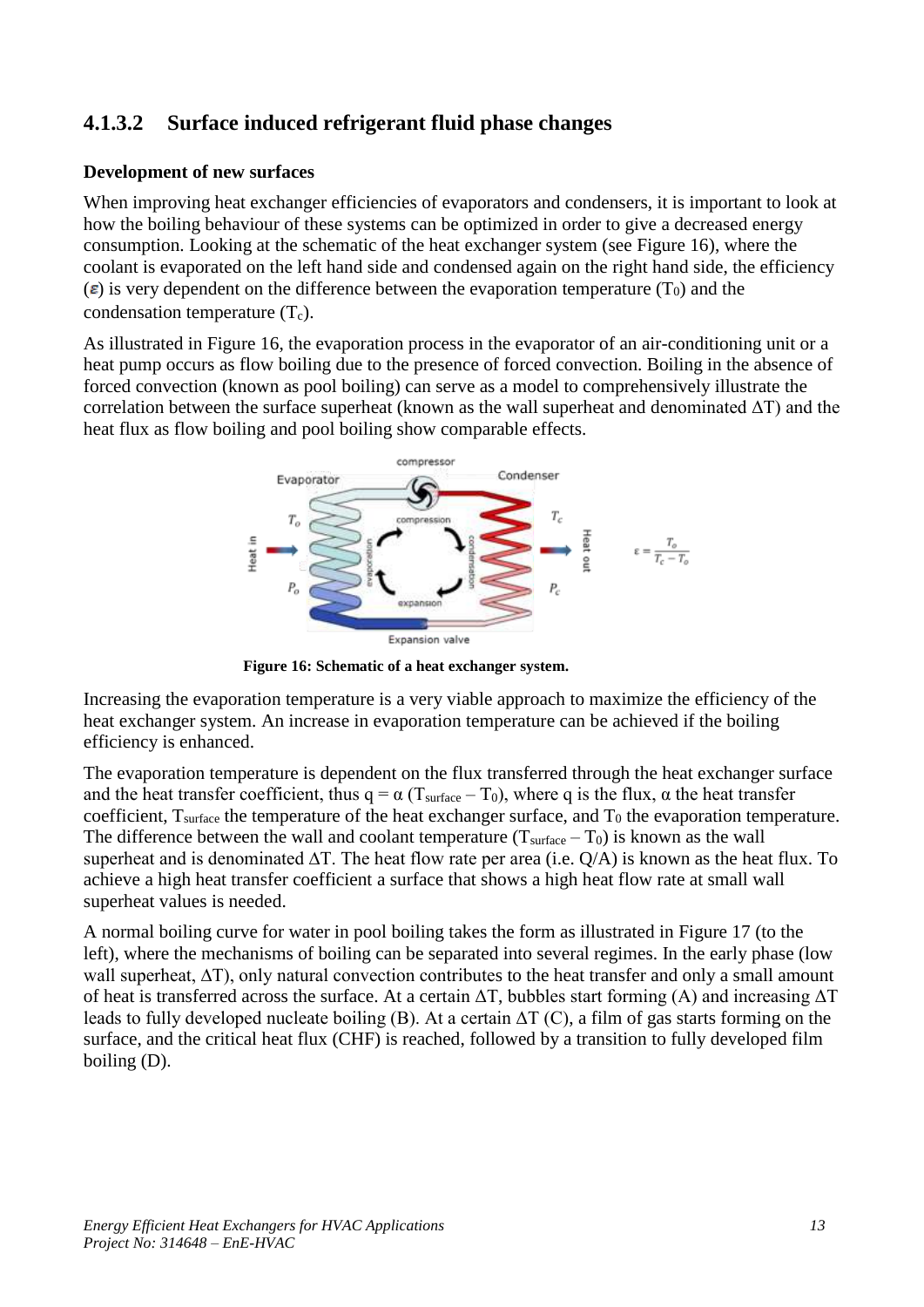

**Figure 17: Left: Pool boiling regimes; Right: Effect of early onset of bubble nucleation**

The regime that has the most effective heat transfer across the surface is the nucleate boiling regime. In order to create more efficient heat exchangers, surfaces with an earlier onset of bubble boiling can be developed, thus enabling a higher flux at a certain  $\Delta T$  (see Figure 17 – to the right). Lately, a number of studies have been conducted in order to gain insight into and to control the pool boiling process by studying and modifying surface properties such as wettability, structure and surface chemistry, in order to predict and enhance the boiling heat transfer. Through these studies, it has been shown that wettability and microstructure are key parameters for optimizing boiling heat transfer. The majority of studies are performed using water as a cooling liquid. However, in this project we are interested in the natural refrigerants such as  $CO<sub>2</sub>$  and NH<sub>3</sub>.

In this project, the wettability of surfaces as well as the micro/nano-structuring of surfaces have been investigated to identify surfaces with improved heat transfer capabilities due to early onset of pool boiling.

#### **Nanostructured surfaces**

Almost all surfaces contain some amount of defects that can trap gas. These defects act as nucleation sites for bubble boiling. By structuring a surface in the nanometer range, it is possible to introduce these nucleation sites on the surface. By tailoring these for the liquid in question, the boiling efficiency of the liquid (refrigerant) on the surface will be increased, and the change from convective



**Figure 18: Structuring the heat exchanger surfaces is though to have an effect on bubble nucleation**

boiling to nucleate boiling can be obtained at lower differences between surface and refrigerant temperatures.

Structured surfaces with feature sizes in the 350-1000 nanometer (nm) range were produced at DTI. The structuring was based on a technique called colloidal lithography (see [Figure 19\)](#page-14-0). Nanosized polymer beads were deposited on a surface either by spray coating (known from spray painting) or by using electrode position.

Subsequently, an extremely thin layer of a very hard material called titanium dioxide  $(TiO<sub>2</sub>)$  was deposited on top of the polymer beads. The layer was so thin that the polymer beads protruded from the layer and it was possible to remove the particles. After removing the particles, there were holes in the titanium dioxide film where the particles used to be. The size of the holes depend on the size of the polymer beads used.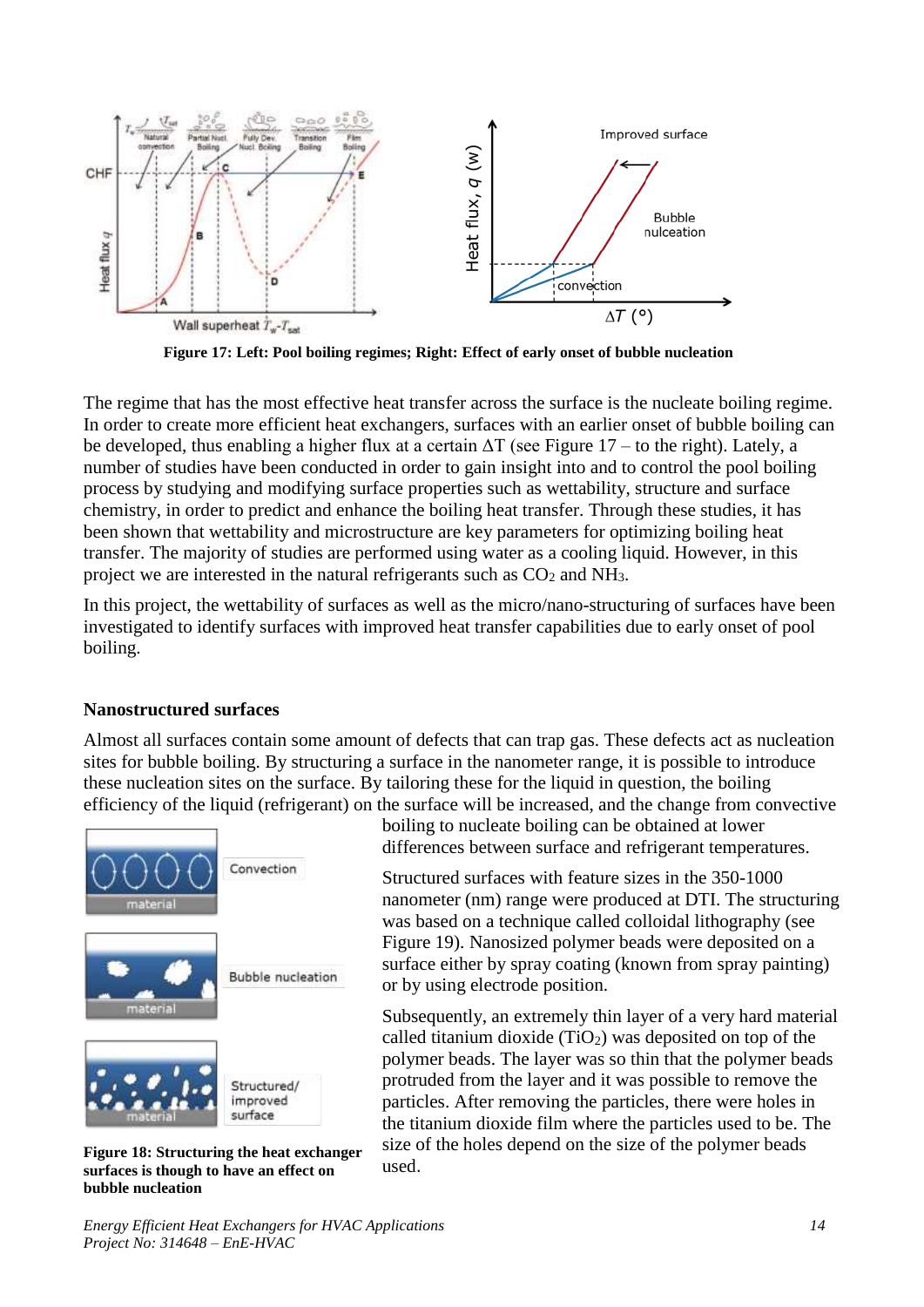Initially, small samples were made with 350 nm, 500 nm, 600 nm, 800 nm and 1000 nm feature sizes. The small samples were tested in a laboratory setup to evaluate whether the structured surfaces improved the heat transfer from the surface to the refrigerants compared to an unstructured surface [\(Figure 20\)](#page-14-1). For both ammonia and  $CO<sub>2</sub>$ , the structured surface with 500 nm features showed a significant increase in the heat transfer, as seen in Figure 20 . Thus, the colloidal lithography technique was scaled up, and large heat exchanger plates with a diameter of 30 cm were structured at DTI and two plate-shell heat exchangers were assembled from the structured plates at Vahterus.

The performance of one heat exchanger was evaluated with  $CO<sub>2</sub>$  and the other with ammonia as the refrigerant. In the relevant temperature range, the nanostructured heat exchanger tested with ammonia showed an improvement in the overall heat transfer coefficient of 8% compared to an unstructured heat exchanger. Additional long-term tests showed fairly constant performance and the performance of the heat exchanger was basically unchanged after 58 days of long-term testing.

Surprisingly, no improvement was observed for the nanostructured heat exchanger tested with CO2. It has not been possible to find a reason for the poor performance of the full-scale nanostructured heat exchanger used with  $CO<sub>2</sub>$ .



<span id="page-14-1"></span>**Figure 20: Results from small scale testing of structured surface with 500 nm features. The graphs show the heat flux as a function of ΔT in CO<sup>2</sup> (left) and ammonia (right) for the structured surface (green) compared to an unstructured stainless steel surface.** 

#### **Sol-gel coatings**

By applying sol-gel coatings tailored towards hydrophobicity (repelling water) or hydrophilicity (tend to be wetted by water), early onset of nucleate boiling was expected to occur. The sol-gel

<span id="page-14-0"></span>

**Figure 19: illustration of the principle behind colloidal lithography (top) and images of structured surfaces (bottom)**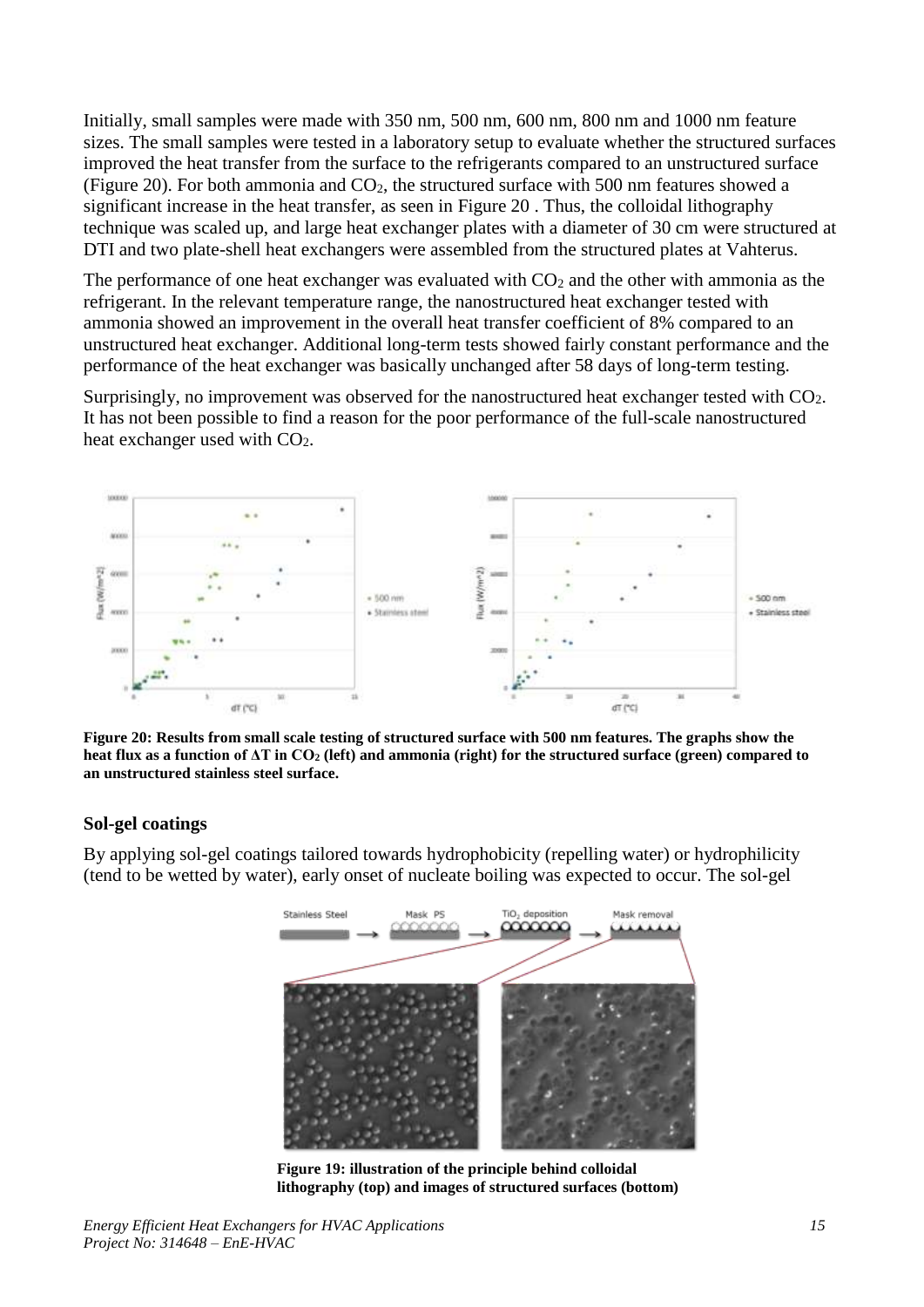

<span id="page-15-0"></span>**Figure 21: Results from small scale testing of selected sol-gel coated surfaces in CO<sup>2</sup> compared to an uncoated stainless steel surface**

flexible inorganic organic hybrid coatings.

process is a chemical synthesis technique for preparing coatings, gels, glasses and ceramic powders. Compared to the other surface modification techniques, the sol-gel is a simple, economic and effective method to produce high quality coatings. In addition, sol- gel has several advantages including low cost, high adherence to the surface, chemical stability, film uniformity and low sintering temperature. The sol-gel process involves hydrolysis and condensation reactions of metal alkoxides or organosilanes and optional organic precursors to give gels. These can be tailored with properties ranging from hard, brittle and solely inorganic coatings to more

Several sol-gel recipes and post treatments were developed and the wettability of the resulting coatings was evaluated. It was possible to produce both highly hydrophobic and highly hydrophilic coatings. The heat transfer capabilities of small surfaces with the different sol-gel coatings were evaluated in the laboratory. Examples of the results are shown in [Figure 21](#page-15-0) with  $CO<sub>2</sub>$  as the refrigerant. Only coating C6 (very hydrophilic) and coating C11 (very hydrophobic) showed slightly improved performance compared to the uncoated stainless steel surface. None of the coatings showed improved performance in ammonia.

The sol-gel application process was scaled up to be able to cope with larger heat exchanger plates, and two heat exchangers with sol-gel coatings were produced. The performance of the coated heat exchangers was evaluated. The sol-gel coated heat exchanger tested in ammonia showed no improvements. This was not overly surprising given the small-scale test, and during the project it has been concluded that the sol-gel coating is degraded by NH<sub>3</sub>. The sol-gel coated heat exchanger tested in CO<sup>2</sup> did not show any improvement either. Therefore, no long-term validation tests were performed with sol-gel surfaces for improved heat transfer.

#### **Nanoparticle doped refrigerants**

The potential of doping refrigerants with nanoparticles to increase the heat transfer from a heat exchanger surface to the refrigerant has been investigated. Nanodiamonds - diamond particles with diameters on the scale of 4-5 nanometers (nm) - were selected as the nanoparticles for the experiments, as diamond materials exhibit the highest known thermal conductivity of all materials and promising results for the use of nanodiamonds in refrigerant/oil mixtures had previously been reported in the literature. A prerequisite for using the nanodiamonds, or any other nanoparticles for that matter as dopant in the refrigerants, is to have the nanodiamond particles optimized to mix and interact well with the refrigerant liquid. The mixing and interaction is determined by the chemistry of the refrigerant and the surface chemistry of the nanodiamonds. Furthermore, it is of key importance to avoid that the particles form aggregates (clusters of several nanodiamonds) as this will impair the solution performance.

The refrigerants used in the project were liquid ammonia ( $NH<sub>3</sub>$ ) and liquid carbon dioxide ( $CO<sub>2</sub>$ ). These refrigerants were selected, as they are known to be "green" refrigerants with a limited environmental impact unlike the conventional refrigerants that are on the list of unwanted greenhouse gases.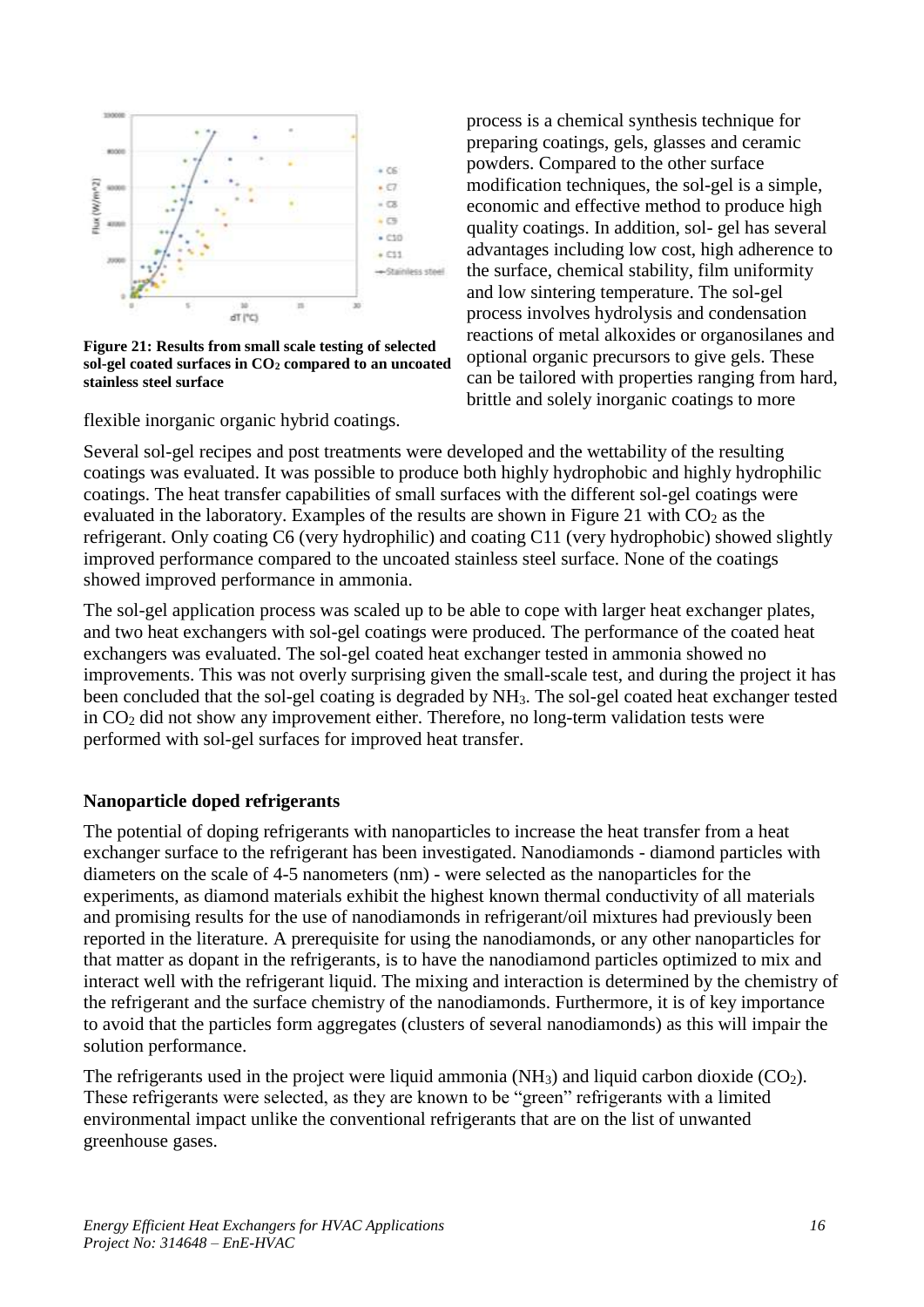During the project, Carbodeon has used their proprietary nanodiamond surface conversion technologies to re-functionalize the outer surface of nanodiamonds with carboxylic acid groups, hydrogen termination or amino-functionalization. The hydrogen terminated nanodiamonds were expected to have a high dispersion stability (i.e., do not form agglomerates) in liquid CO<sub>2</sub>. Carboxylic acid functionalized nanodiamonds particles were predicted to exhibit high affinity (i.e., good mixing and interaction) to liquid ammonia based refrigerants. All nanodiamonds were produced as water-based suspensions.

Technical problems arose during the tests of nanodiamond doped CO2. Adding a water based nanodiamond dispersion to liquid  $CO<sub>2</sub>$  posed a problem due to the low temperature of the liquid  $CO<sub>2</sub>$ (approximately -5 $\degree$ C to -10 $\degree$ C). Adding water based suspensions to  $CO_2$  resulted in instant water ice formation and hence the suspensions obtained from Carbodeon could not be used in the  $CO<sub>2</sub>$  tests. Instead, tests were performed to get nanodiamonds dispersed in ethanol and then add the dispersion to the test setup. This circumvented the icing problems, but to get the desired nanodiamond concentration in the  $CO<sub>2</sub>$  it was necessary to add large amounts of ethanol based dispersions. The test results showed that the addition of nanodiamonds did not increase the heat transfer capability.

Technical problems also arose during the tests of nanodiamond doped ammonia. Adding water to ammonia results in a very alkaline environment, which corrodes parts of the test setup. To avoid adding water to the test cell, experiments of eliminating the water from the nanodiamond suspensions, while retaining the small particle size, were performed. The technique chosen was freeze-drying of the water-based suspensions. Using this technique, it was possible to get a fine nanodiamond powder with only limited agglomeration. The ability to suspend the freeze-dried nanodiamonds in liquid ammonia was tested. It was possible to suspend the freeze-dried Carboxylic acid functionalized nanodiamonds in ammonia and tests were performed. Unfortunately, no improvement in the heat transfer capability of the doped ammonia compared to the undoped ammonia was observed.

Due to the lack of promising results from the laboratory test, large-scale validation and demonstration tests were not performed on the nanoparticle doped refrigerants in the project.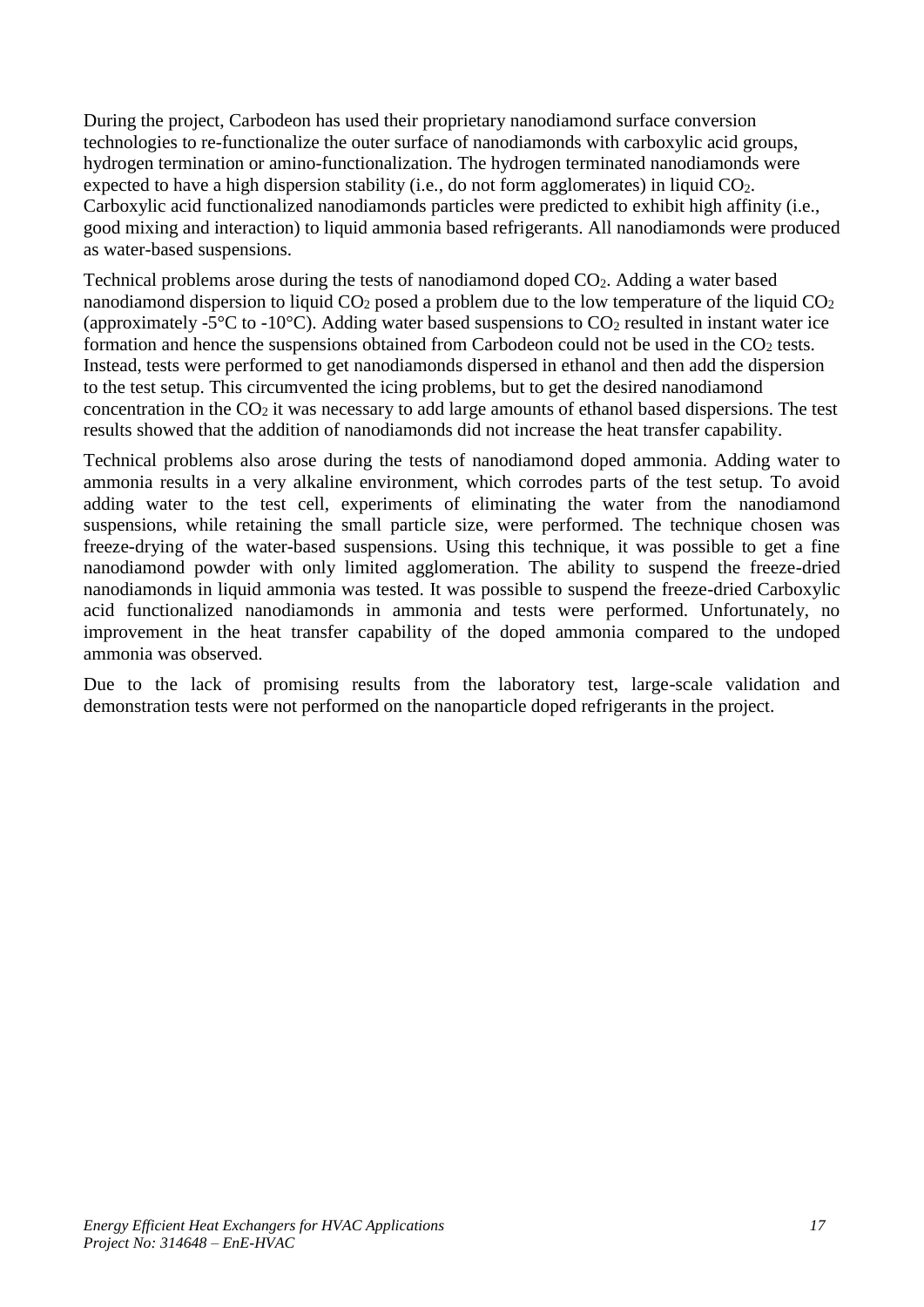## **4.1.3.3 Nanofluid development**

The objective of this work was to develop nanofluids to improve the heat transfer over heat exchanging surfaces. Nanofluids are nanoscale colloidal suspensions containing condensed nanomaterial in a fluid. Nanofluids could improve the performance of the global HVAC system, but nanofluids are not currently used in commercial HVAC systems.

For the EnE-HVAC project, three kinds of materials were selected for nanofluid formulations:

- Nanoparticle based nanofluids
- Ionic liquid (IL) based nanofluids
- Phase Change Material (PCM) based nanofluids

With regard to the fluid phase, two different coolants were selected:

- Water
- A mixture of water and ethylene glycol

#### **Nanoparticle based nanofluid syntheses**

Nanoparticles are particles with a size ranging from 1 - 100 nm. Three different types of nanoparticles were selected: nanodiamonds, metallic nanoparticles and metal oxide nanoparticles.

The main objective was to increase the thermal properties (thermal diffusivity and thermal conductivity) of the original brine, but without changing the viscosity. The viscosity is related to the pump ability; when the viscosity is higher it is very difficult to pump and that will affect the cost of the final system.

#### **Carbon-based nanoparticle dispersion**

Dispersions based on nanodiamonds (ND) have been synthesized by the project partner Carbodeon, using NP chemical functionalization to obtain stable dispersion at different concentrations.

Dispersion stability over time has been monitored using two complementary techniques known as UV-Vis and zeta potential measurements. UV-Vis measurements were proposed because each NP has a characteristic absorption peak in this spectral range, which it is useful not only to control dispersion stability over time, but with a previous calibration, it can be used as a quantification technique to determine the NP content in the fluid. Zeta potential measurements were proposed because they are a standardized technique used to assess the nanoparticle suspension stability.

Once the method to assess dispersion stability had been set up and the ND based brine had been characterized, thermal conductivity was measured. Only one of the tested ND based nanofluids showed enhanced thermal conductivity of the host fluid compared to the pure fluid. Other physical properties (viscosity, density, heat capacity and diffusivity) were evaluated.

The main conclusions of the work carried out with NDs are:

- Nanodiamond dispersions obtained by chemical surface modification are stable
- Over time, dispersion stability can be monitored by ultraviolet-visible spectrophotometry (UV-Vis)
- Zeta potential is a useful technique to monitor particle size and dispersion stability, but only if water is the host fluid
- The thermal conductivity of the dispersions depend on the ND type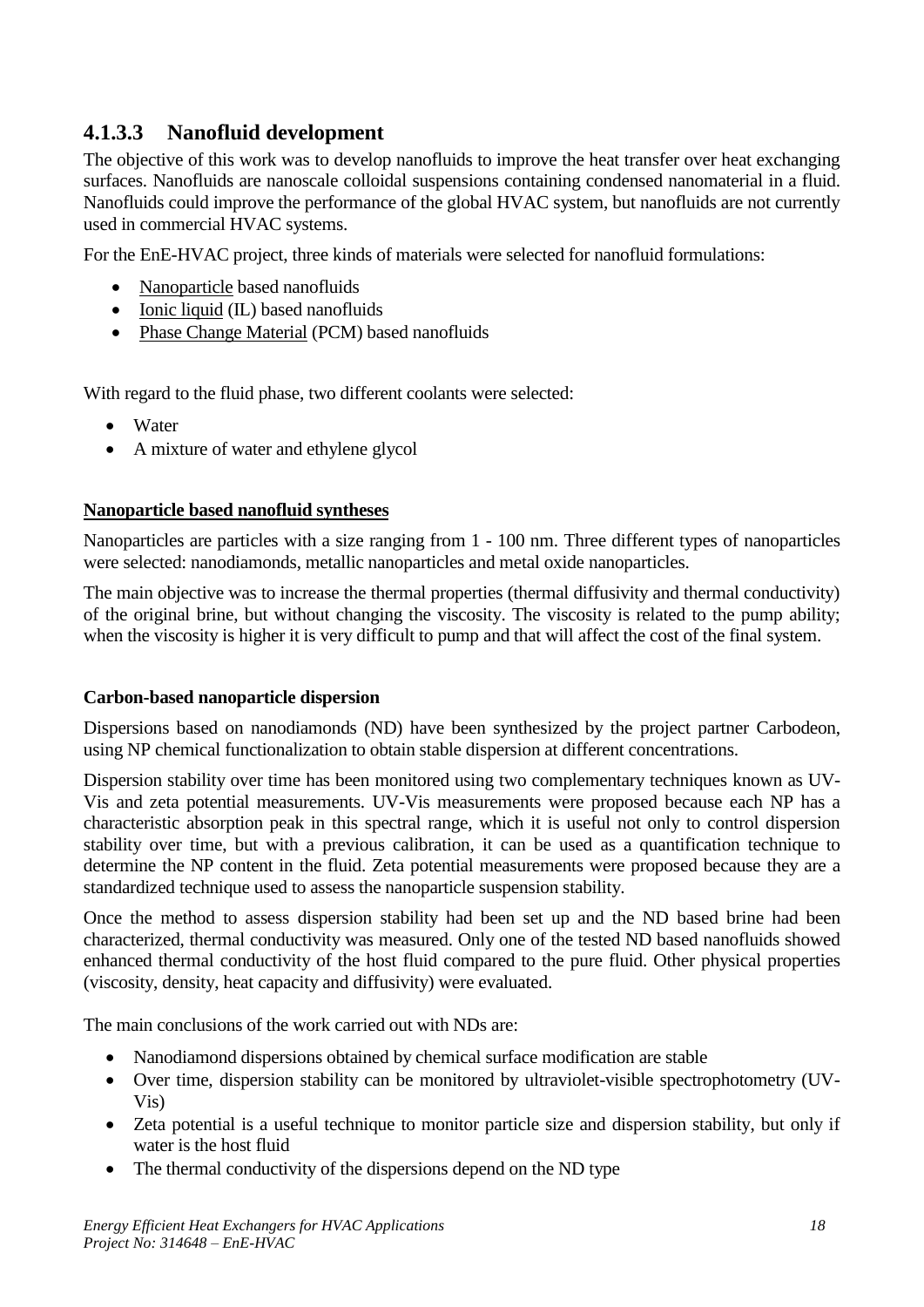• The physical properties (viscosity and density) hardly change with the ND

#### **Metal and metal oxide type nanoparticle dispersion**

These nanoparticle dispersions were made using a "2-step" technique (i.e., the nanoparticles are added into the host fluid rather than created inside the host fluid). In this part of the study, the NP dispersion parameters were studied and optimized, working with two strategies:

- Surfactant addition
- pH modification

Both proposed strategies were optimized working with water as the host fluid.

The main conclusions of the work carried out with this type of NP are:

- Stable dispersions can be obtained by two different 2-step techniques: surfactant addition and pH modification
- Surfactants have a negative influence on the thermal conductivity
- Metallic NP in water generate an enhancement of the thermal conductivity
- Metallic oxide NP in water decrease the thermal conductivity of water, but they increase the thermal diffusivity

Based on the laboratory test results, three types of nanoparticle based nanofluids were selected for testing in larger scale at the test bench at DTI. These were:

- ND in Water
- Metallic NP in Water
- Metal oxide NP in water

The selected nanoparticles were tested in a test rig, which contains the same components as a full-scale system, but the test rig is built in a size (approximately 10L brine) that is usable in a laboratory. The water containing 0.01% nanodiamonds showed a tendency towards a small improvement compared to the pure water, but the improvement was low and in the same order as the uncertainty of the measurements. The metallic nanoparticles and the metal oxide nanoparticles did not show any significant improvement. Due to the lack of promising results from the test rig, no long-term demonstration campaigns were performed with the nanoparticle based nanofluids.

#### **Nanofluids based on Ionic Liquids**

An ionic liquid (IL) is a salt that is liquid at room temperature: ILs have interesting thermal properties and are becoming interesting in the field of formulated advanced coolants. In this case, the selected host fluid to work with was a mixture of water and ethylene glycol. The IL was selected according to the chemical structure (anion and cation), the thermal properties at high and low temperatures, and the solubility in the host fluid. 11 different commercially available ILs were selected.

Nanofluids were prepared from the preselected IL and some critical physical properties were measured, such as fluid pump ability linked with fluid viscosity and density; thermal properties, such us liquid operating range, thermal conductivity and viscosity, and corrosion capability**.** Ionic liquids are salts formed by anions and cations and therefore they pose inherent corrosion risks. Therefore, it is important to assess the potential corrosion risks before proposing an Ionic liquid as additive for use in an HVAC system.

For the validation of the performance of new coolants, it was proposed to use one specific ionic liquid in combination with stainless steel or aluminium surfaces. The selected IL does not show a strong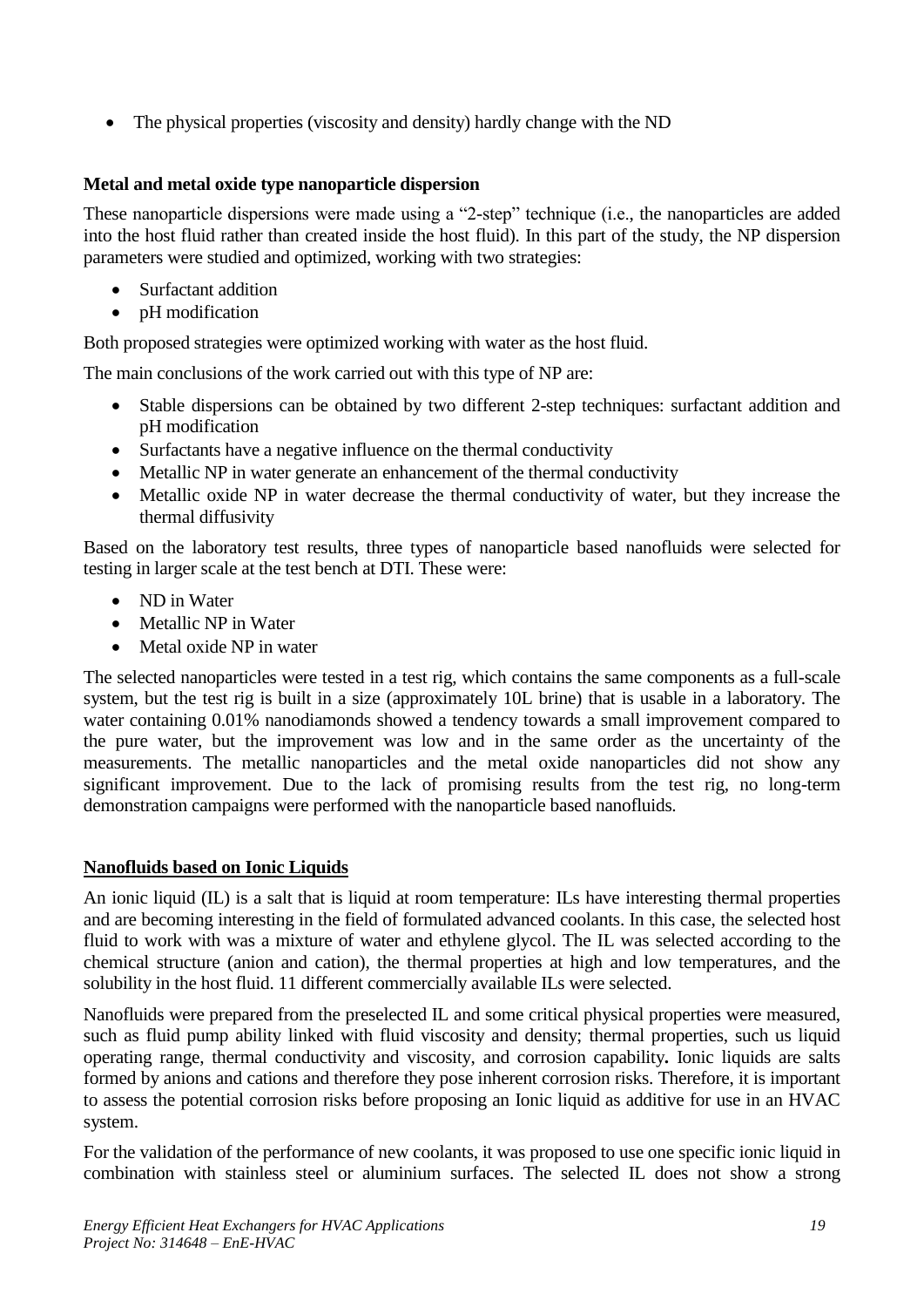tendency to attack cooper, but for safety reasons it was proposed to avoid copper in any part of the testing system. With this IL, nanofluids with different IL content were prepared and physic-chemical properties were measured. The positive effect of this Ionic liquid seemed to be more effective at lower concentrations.

Two IL based nanofluids were selected to test in the test rig. Both consisted of the selected IL in a fixed water and ethylene glycol mixture but with different IL concentrations: 0.1% and 1%. No significant improvement was observed for the ionic liquid based nanofluids. Due to the lack of promising results from the test rig, no long-term demonstration campaigns were performed with the ionic liquid based nanofluids.

#### **Nanofluids based on phase change materials**

Phase Change Material (PCM) is a substance with a high heat of fusion that during melting and solidifying (changing from one phase to another) at certain temperatures is capable of storing or releasing large amounts of thermal energy. The final aim of this activity was to obtain encapsulated PCMs to be dispersed in a host fluid (slurry) and obtain enhanced thermal properties. Encapsulation of PCMs is a useful approach to use PCM in direct contact with a fluid while avoiding PCM aggregation during the phase transition. In the framework of this project, the objective focused on encapsulation of PCMs.

The expected role of PCMs is to increase the heat capacity of coolants (water/ethylene glycol) during refrigerant phase transitions (from liquid to gas) and promote more effective processes because PCMs release energy during the phase transition from liquid to solid. The selected process is cooling in a heat pump.

As some encapsulated PCMs are commercially available, it was decided to start working with commercially available materials, consisting of organic PCM encapsulated in an inorganic shell. Materials were selected and characterized to verify thermal stability and the melting temperatures in order to assure that the phase transitions are in the working range of the coolant in the evaporator. Compatibility of commercially encapsulated PCMs with the selected coolant (water) were tested in order to assure that the PCM remains inside the capsule when it is put in contact with the coolant. The experimental results showed that the inorganic shell did not keep the PCM encapsulated and thus commercially encapsulated PCMs were not compatible with selected host fluid. Due to this behaviour, commercial encapsulated PCMs were discarded and efforts were focused on the sol-gel encapsulation strategy to produce silica microcapsules filled with PCM. The sol-gel technique was the selected encapsulation technique because of its simplicity, cheapness and high quality of the final products.

The main conclusions of the work carried out on PCM and encapsulation were:

- Commercial shells were not compatible with water and after mixing coolant with encapsulated PCMs, the PCMs migrate outside the porous shell, so commercially encapsulated PCM were discarded.
- A Sol gel technique was selected for laboratory encapsulation of commercial PCMs
	- Ternary diagrams were obtained by varying the microemulsion composition, and different points of the obtained diagram have been analysed with the aim to monitor the microemulsion stability and thermal properties. Selected compositions are stable over time, but thermal properties, such us thermal conductivity are lower than water, so the obtained microemulsion was not proposed as coolant.
	- Thermal characterization of microcapsules shows that the percentage of PCM inside the capsule depends on the strategy used - hydrolysis of the silica precursor occurs outside the microemulsion reactor providing an encapsulation rate around 50%.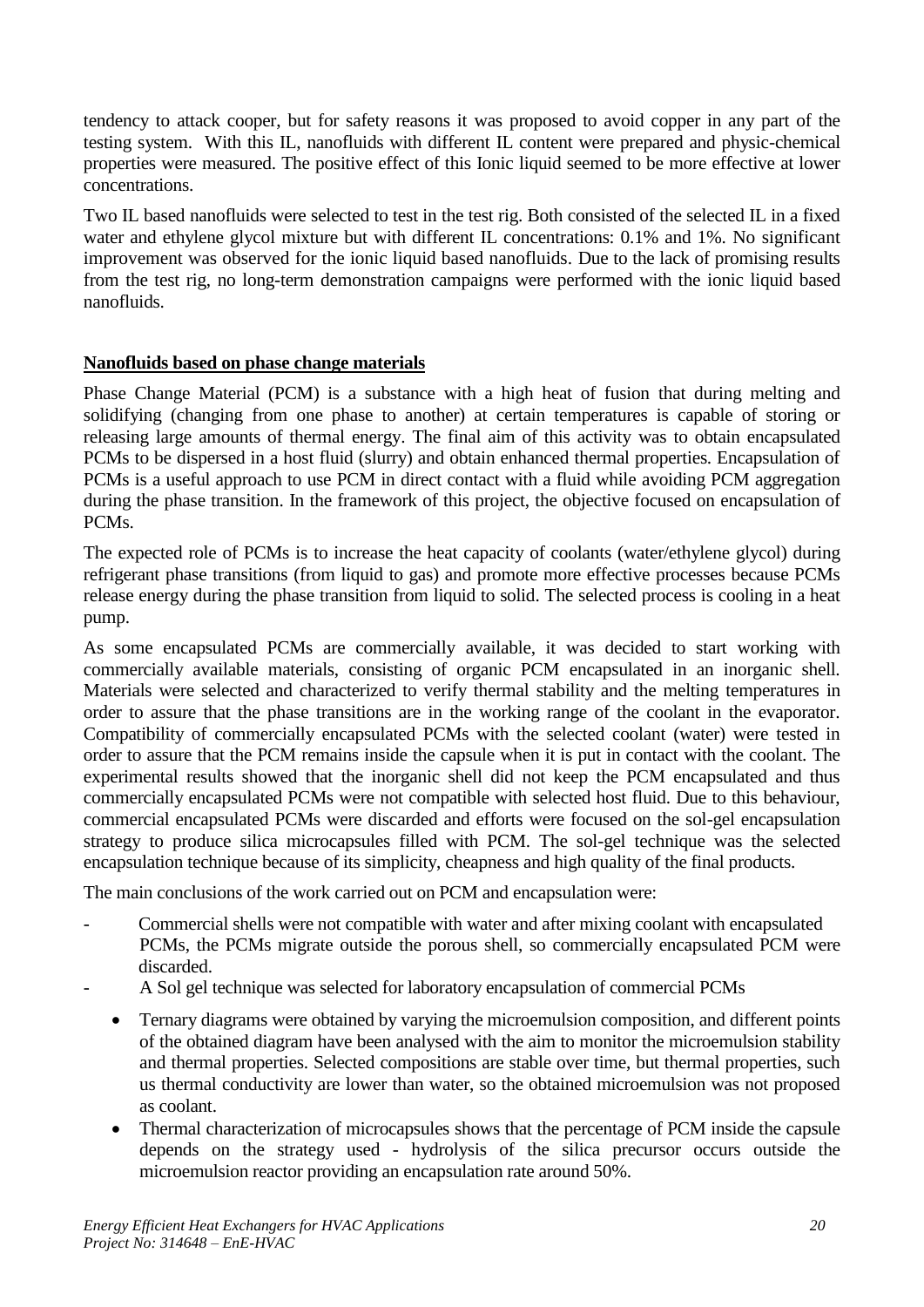• Characterization run by DSC shows a sub cooling process of the PCM (delay in the melting point). New melting points of encapsulated PCM are far from the defined temperature of the evaporator and might not be the best PCM for the application.

# **4.1.3.4 Modelling and simulations**

For the simulation of phase change processes, the balance equations for mass, energy and momentum have to be considered. In this project, the phase change model of Juric and  $Tryggvason<sup>1[1]</sup>$  was implemented into the commercial code CFD-ACE+ and used to simulate evaporation of liquid  $CO<sub>2</sub>$ . The algorithm uses the operating pressure to calculate the local saturation temperature. As soon as saturation conditions are achieved at a computational cell, heat and mass of evaporation are calculated. For reasons of numerical stability, a certain threshold of evaporated mass has to be achieved before bubble formation starts.

The simulations were set up to correspond with experiments conducted at DTI and compared with the experimental results.

For the experiments, a test cell with a small chamber was constructed in which different liquids can be evaporated and condensed. The heat transfer and the temperature can be measured. [Figure 22](#page-20-0) shows a 3D- Model of this test-cell.



**Figure 22: CAD model of test cell.**

<span id="page-20-0"></span>A computational model was created for this test cell with the meshing tools of CFD-ACE+. This model is only two-dimensional to reduce the needed computation time. However, for larger bubbles the shape is not symmetric and a three-dimensional model has to be used, if the shape of the bubbles is of interest. For the considered test cell, focus was on the overall heat transfer, and it is assumed that a two-dimensional model is sufficient for these simulations.

Test results with the phase change model turned on are shown in [Figure 23.](#page-21-0) On the left, the heat source that is applied at the bottom of the probe hole is considerably small. In this case, no phase change occurs and the average temperature of the liquid increases linear in time. On the right side of the picture, a larger heat source was applied, leading to phase change and the formation of bubbles.

 $\overline{a}$ <sup>1</sup> D. Juric and G. Tryggvason: Computations of boiling flows, Int. J. Multiphase Flow, Vol. 24, No. 3, pp. 387-410, **1998**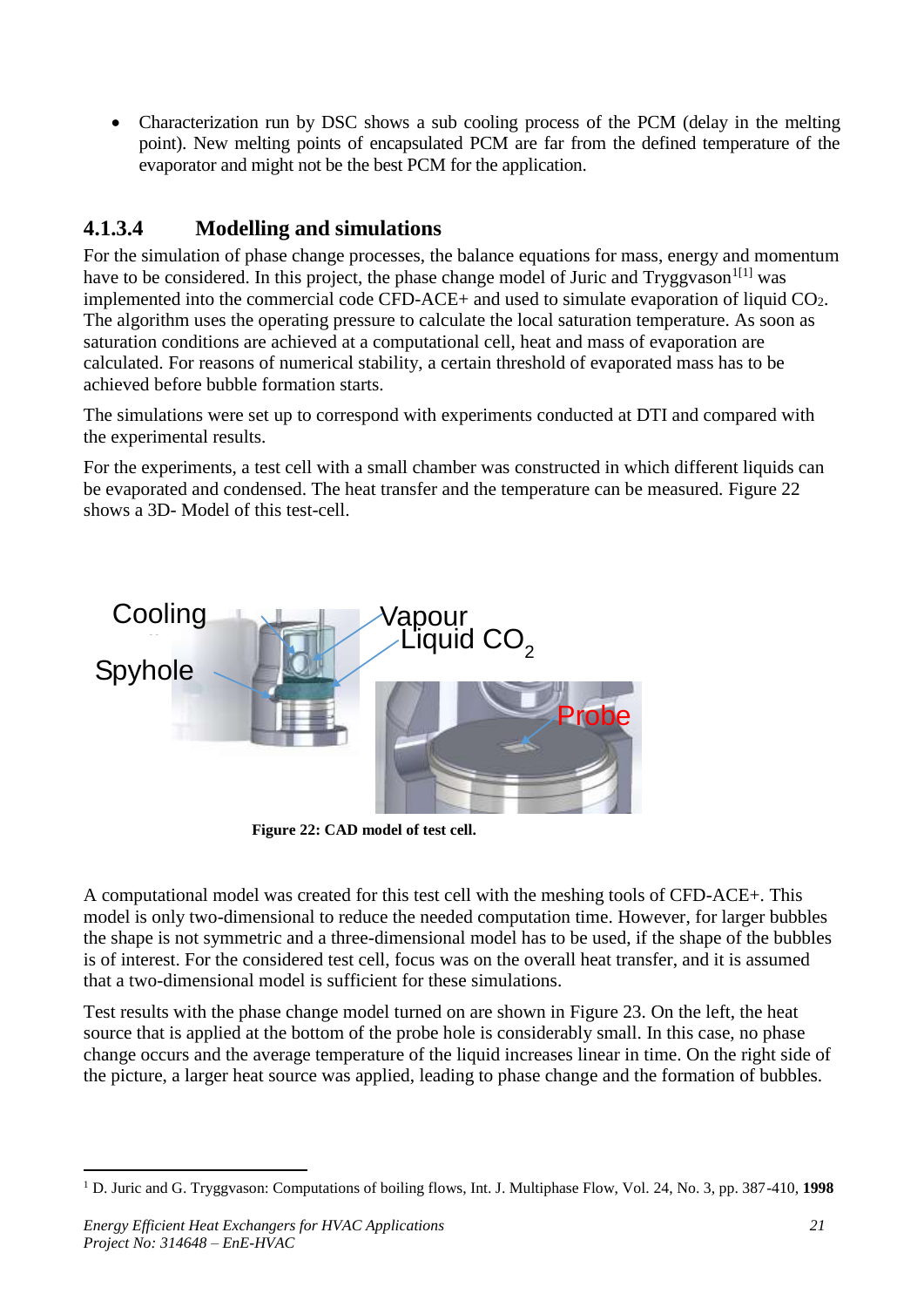The average temperature rises at first, but drops when a bubble is formed due to the heat that is consumed for the evaporation. The sharp declines in the curve in Figure 22 correspond to the frequency of bubble release.



**Figure 24: Picture sequence of start-up phase.**

The correct calculation of saturation temperature is verified with the following picture sequence [\(Figure 25\)](#page-21-1). The diagram shows the saturated liquid line for  $CO<sub>2</sub>$  as prescribed by the user. Depending on local pressure, the saturation temperature is calculated exactly as expected and shown by the calculated red dots along the saturated liquid line over time.



**Figure 25: Picture sequence of saturation conditions.**

<span id="page-21-1"></span>For the 2D parameter study, the following heat fluxes have been simulated. In this simulation the bulk temperature is at -10°C. For low wall temperatures of -10, -9 and -8 °C no bubble formation occurs and only heat conduction and a slight natural convection leads to heat exchange at the heated wall. At -7<sup>°</sup>C bubble formation starts leading to an increased heat transfer coefficient. The slope of the curve indicates that the value of the heat transfer coefficient slightly fluctuates at an average value of about 5500 W/m<sup>2</sup>K.



<span id="page-21-0"></span>**Figure 23: Heat transfer simulation in test-cell with small heat source (left) and large heat source (right)**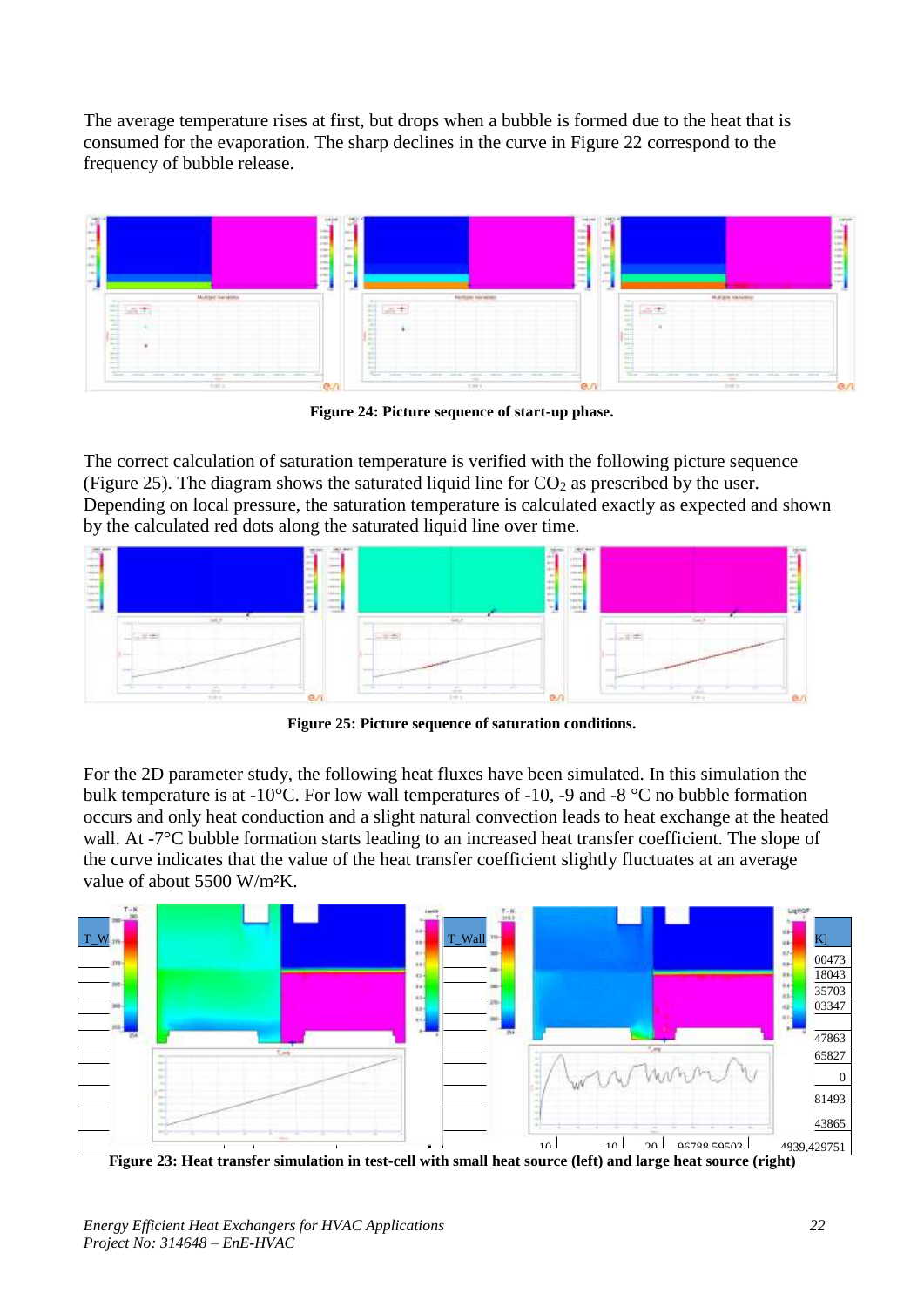

**Figure 26: Total heat transfer over temperature difference.**

#### **Modelling of different surface structures / nucleation sites**

As of now, different surface structures are considered by a time dependent probability of the numerical wall cells to act as a nucleation site. This factor between 0 and 1 needs empirical calibration to account for different surface structures. To the left in [Figure 27,](#page-22-0) the nucleation probability is shown. Only cells directly at a nucleation wall have a probability greater than zero. To the right, the volume fraction of liquid  $CO<sub>2</sub>$  is shown and it appears that the formation of new bubbles happens only at nucleation cells. [Figure 28](#page-22-1) shows the influence of the number of nucleation sites on the total mass that has evaporated in the same amount of time. It appears that for a high number of nucleation points, more mass is evaporated. The total heat flux in both cases was 8444 W/m<sup>2</sup> and the time step size was 0.002 seconds. The evaporation starts shortly after 10000 time steps.



<span id="page-22-0"></span>**Figure 27: Nucleation site probability and bubble formation.**



<span id="page-22-1"></span>**Figure 28: Mass decrease due to evaporation.**

For a 3D model a parameter study of the DTI test cell for different wall temperatures has been pursued. Wall temperatures from  $-5^{\circ}$ C up to  $+13^{\circ}$ C have been tested. The difference in bubble formation was clearly visible and in good agreement with the experimental results.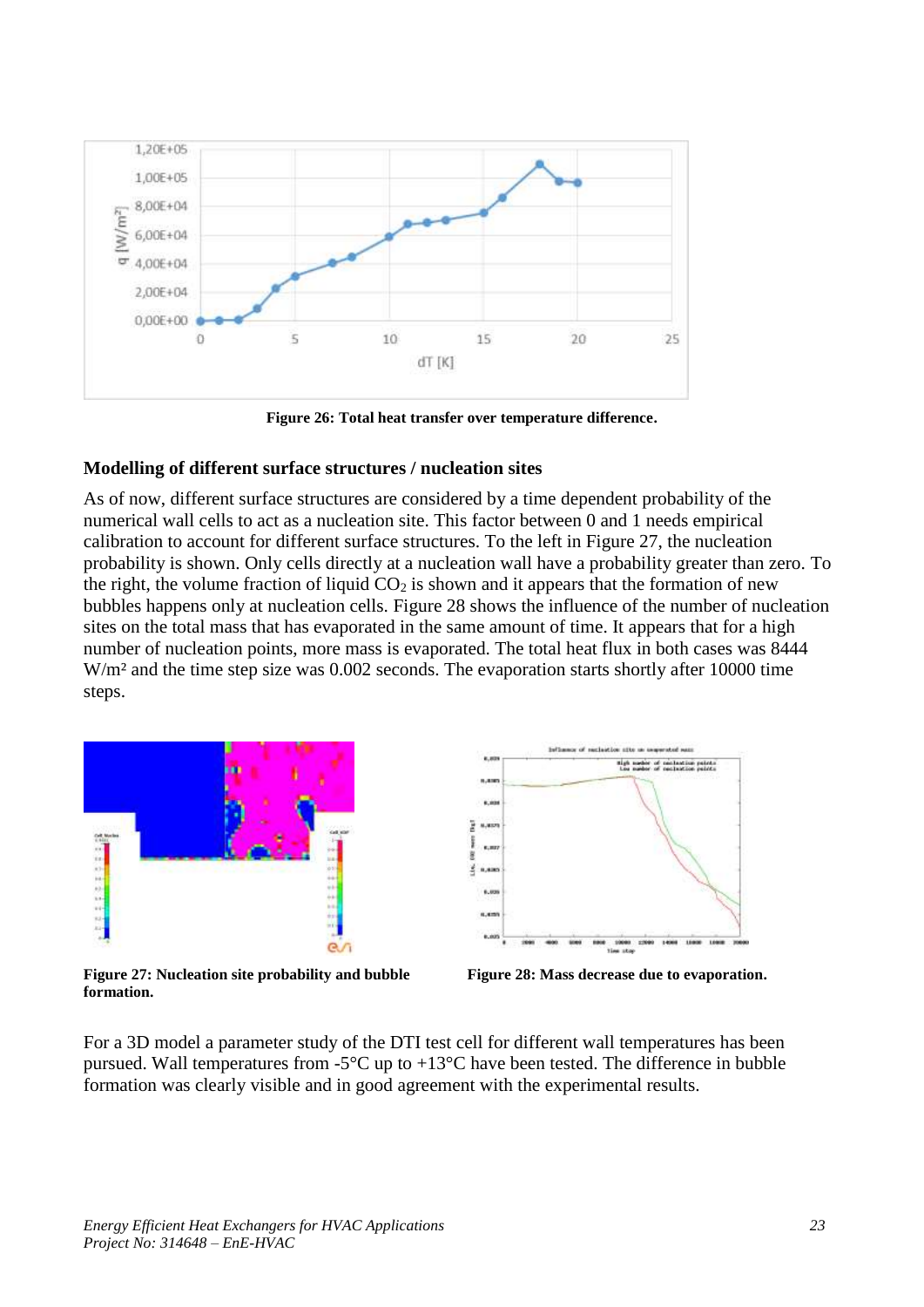#### **Industrial scale heat exchanger**

To study the effects in industrial scale, a simulation has been set up for a Vahterus heat exchanger. This heat exchanger will be part of the demonstration phase of the project.

Starting from the CAD model of the heat exchanger, a mesh was generated using the meshing tool VisCart. The mesh consists of approx. 48 million computational cells.

This model was then used to run a simulation of the flow and heat transfer in the heat exchanger. The runtime for this model is approx. 3 hours on 80 cpu cores.



**Figure 29: Pressure (left) and velocity (right) profiles in a plate heat exchanger.**

<span id="page-23-0"></span>[Figure 29](#page-23-0) shows pressure and velocity profiles obtained from the simulation. From these results, the main flow path through the heat exchanger as well as recirculation areas are identifiable. The flow field from this simulation can be used to calculate the conjugative heat transfer inside the heat exchanger.



**Figure 30: Temperature profile for plate heat exchanger.**

<span id="page-23-1"></span>[Figure 30](#page-23-1) shows the temperature distribution along a cut between the first two plates of the plate pack. A comparison between this simulation and experimental data regarding the total heat and the inlet and outlet temperature was part of the demonstration phase of the project.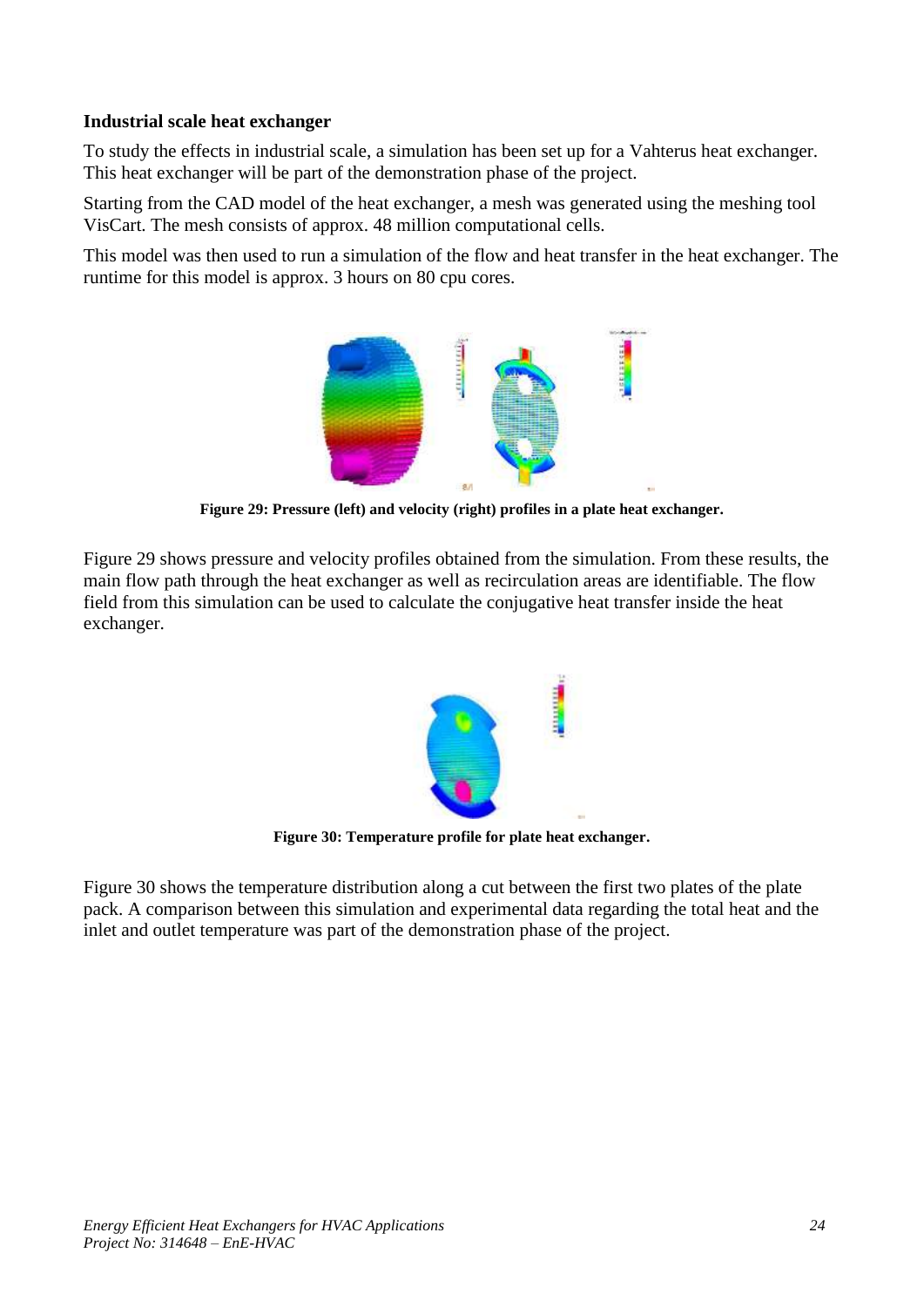#### <span id="page-24-0"></span>**4.1.4 The potential impact and the main dissemination activities and of results**

Initially, several pathways for achieving energy savings in HVAC applications where envisaged:

- Nanostructured coatings including sol-gels and PVD coatings for increased heat transfer
- Nanotechnological coatings with anti-freezing properties to limit ice formation on heat exchanger surfaces
- Nanofluids for the improvement of heat transport

Two of these strategies have shown very promising results, namely the nanostructured surfaces for increased heat transfer and the nanotechnological coatings for anti-freezing properties; these are addressed separately below:

#### **Nanostructured coatings for increased heat transfer**

Development of nanostructured surfaces for increased heat transfer in heat exchangers using the fluid phase change refrigerants  $CO<sub>2</sub>$  and NH<sub>3</sub> have been demonstrated in lab-scale, however, it has only been possible to verify these effects in large scale for 500nm nanostructured  $TiO<sub>2</sub>$  surfaces using NH<sub>3</sub> as refrigerant. The tests run at Vahterus with low LMTD values indicate improvements of 15% in the evaporation heat transfer coefficient in the whole LMTD range. The durability of these surfaces have been further demonstrated in long-term tests at DTI.

For Vahterus, these improvements are very interesting, but the 15% improvements are not enough to implement a change of production, as a 15% increase can be achieved by scaling the size of the heat exchanger (number of heat exchanger plates), without increasing the size of the total heat exchanger assembly too much. These limited improvements compared to results obtained from laboratory experiments can be attributed to a lack of complete understanding of the flow and boiling regimes within Vahterus' heat exchangers. The use of nanostructured surfaces is expected to have an effect on the boiling heat transfer, but it is not completely known to what degree boiling heat transfer is dominating in a flow-system like the one used at Vahterus. These systems are expected to be a mixture between liquid film evaporation, boiling heat transfer and convection regimes, where the nanostructures will increase efficiency in the boiling heat transfer regime only.

However, development of nucleation boiling models at ESI can have a very large potential impact on the future design of heat exchangers from Vahterus, as these models can help improve the overall geometry of the heat exchanger plates in order to achieve significantly increased efficiencies.

However, the use of nanostructured surfaces for fluid phase-change heat exchangers does still have a large potential for specialized applications. Laboratory investigations have shown massively increased heat transfer efficiencies in systems dominated by boiling heat transfer. These effects can be implemented in non-flow systems, such as thermosiphons (heat pipes) used for cooling of, e.g., power electronics. In these applications, the predominant heat transfer will be through pool boiling, and size will be a very important factor, thus making these systems very relevant.

From this project, a very important secondary result with potential impacts has been the development of a very cost-effective nano-micro structuring technique that is scalable and enables the structuring of large industrial-scale systems.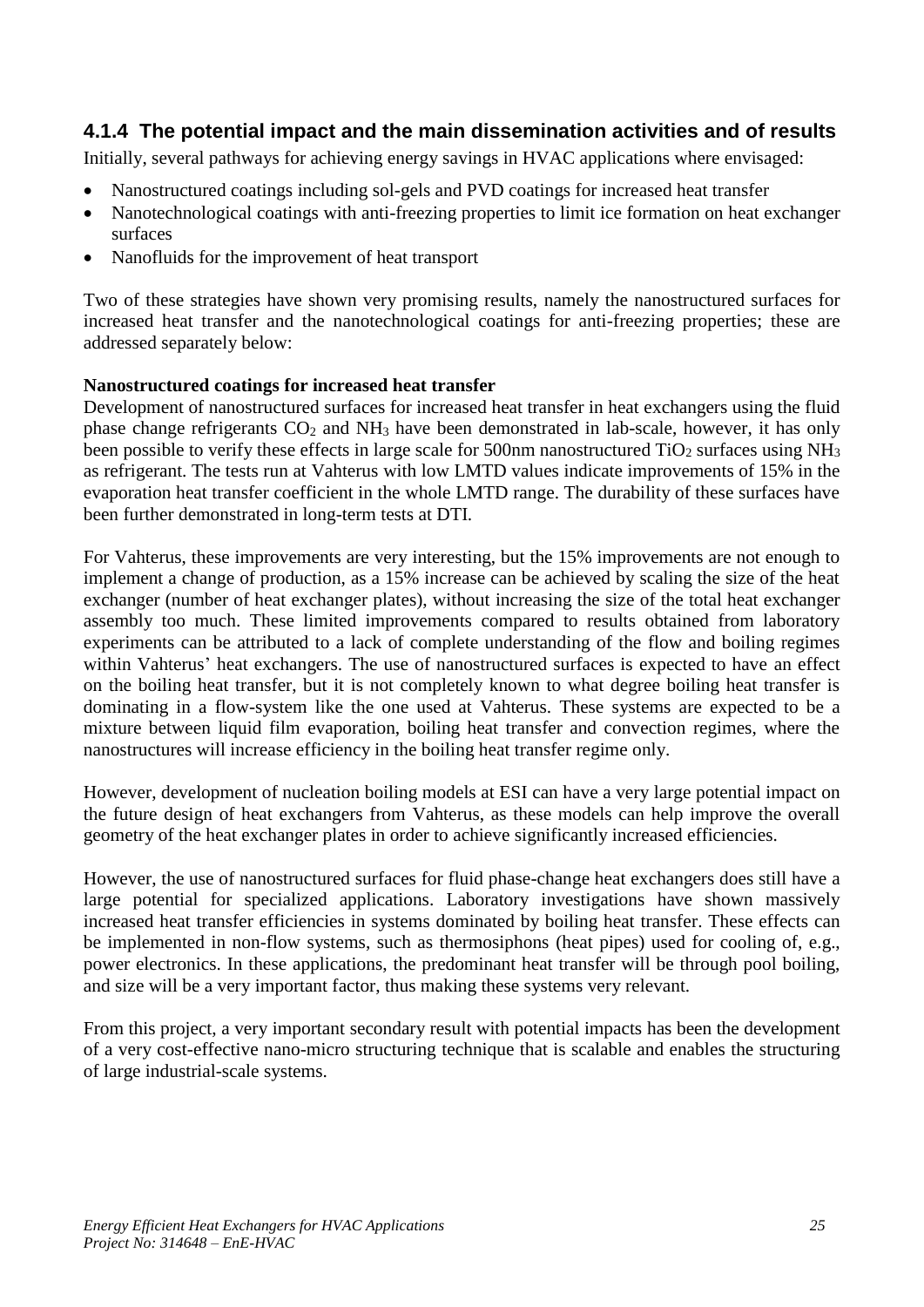#### **Nanotechnological coatings for anti-freezing properties**

Through this project, it has been demonstrated that developed sol-gel coatings can significantly increase the time it takes for ice to build up on an air heat exchanger. From the demonstration run at Exhausto on their complete heat exchanger set-up, the time before defrosting is necessary was increased from 5h 45' to 11h 30'. That increase is gained without changing the temperature efficiency of the coated heat exchangers. For further optimization a change of the de-icing flow should be considered, so the coated exchanger can become 100% de-iced before the unit returns to normal operation. Similarly, demonstrations carried out at LuVe S.p.A have revealed a reduction in the build-up of ice of 18% on their complete cooler systems using air-liquid cooling. In both demonstration cases, the frost formation on the heat exchangers was significantly different from noncoated heat exchangers, and it is evident that the frost spreading does not follow the normal patterns, and frozen droplets are observed instead of the more homogeneous frost layer that normally is observed.

The prolonged time before defrosting is necessary will result in a significant decrease in the energy used for de-icing, as, e.g., in a climate like the Danish, the number of periods with frost conditions that last longer than 10-12 hours (a night) is very limited compared to periods of 5-6 hours with frost conditions.

Already now, it is being discussed how and when this solution can be implemented in large scale, but there are still some obstacles that have to be overcome. For instance, the cost of producing the sol-gel coating, and the cost of the formulation of the sol-gel solutions for use in large-scale production. If this technology should be applied on a large scale, formulations based on other less toxic solvents will be preferred.

#### **Nanofluids for improved heat transfer**

Unfortunately, this approach did not yield the expected results. There have not been any significant positive effects of the use of nanodiamond-doped refrigerants, nor of the use of PCM materials or nanoparticles in brine systems.

However, a large knowledge base has been established by Tekniker and Carbodeon regarding the modification and use of nanoparticle systems. For Carbodeon, this means that they now have the tools for tailoring their nanodiamond systems for other applications. Thta will be used especially for enhanced polymer materials, where tailoring nanodiamond systems will significantly aid the integration of these into different polymer systems.

Although all aspects of this project have not resulted in solutions that will be implemented in heat exchanger products for the partners within the consortium, a large amount of valuable knowledge has been gained by all partners. Knowledge that will be used for generating new or improved products by the respective partners and possibly opening new business areas:

- For **Teknologisk Institut** and **Tekniker IK4**, knowledge gained in micro and nanostructuring of large complex surfaces is foreseen to be developed further and exploited within cooling applications and also transferred into other possible applications. The use of these surfaces have opened the possibility for highly efficient compact heat exchangers. For **Vahterus Oy**, this is a technology of great interest, but unfortunately the cost-to-performance of these technologies is still not at the desired level.
- The development of new sol-gel based coatings at **Teknologisk Institut** and **Tekniker IK4** has proven very successful, and this technology is expected to be brought to the market in cooperation with **LuVe SpA**, **Exhausto A/S** and **DVI** within a relatively short timeframe.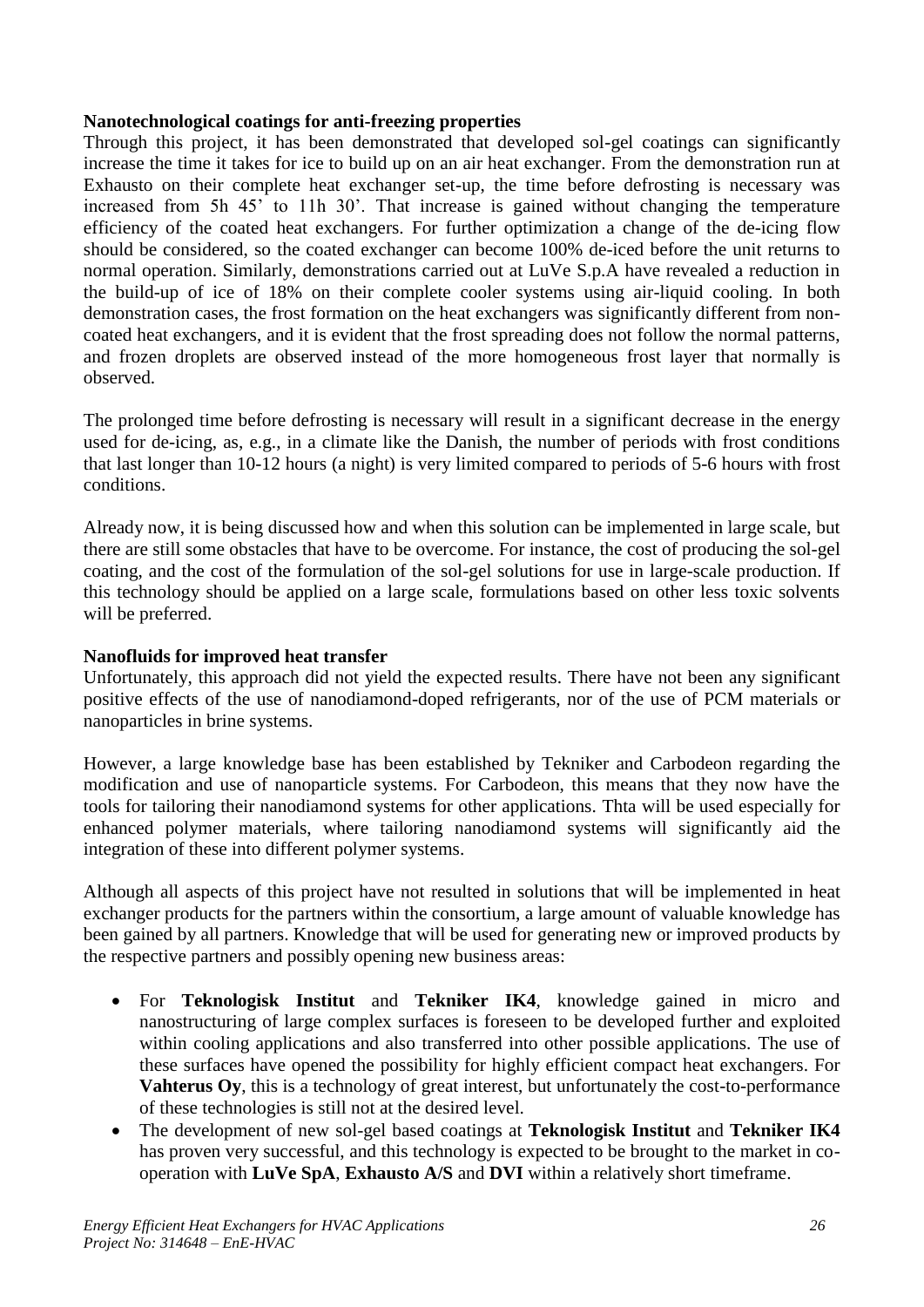- Although the development of nanofluids for enhanced heat transfer was not successful within this project, the knowledge developed at **Carbodeon Oy**, **Teknologisk Institut** and **Tekniker IK4**, regarding synthesis and modification of nanodiamonds and encapsulated phase-changing materials for integration into cooling media, has matured the technologies significantly at the individual partners. That has given new possibilities for the use of these materials in other applications.
- For **ESI GmbH** and **ESI Software Germany GmbH**, new computer models incorporating nano and micro structure with boiling phenomena were developed. These models show great promise for use in prediction of boiling effects. Also, the tight collaboration between ESI and the involved heat exchanger producers have resulted in improved knowledge within these business areas for ESI, thus enhancing their competitive advantage. On the other hand, the involvement from the heat exchanger producers have opened up for a new understanding of their products, which enables them to improve their efficiency further.

Exploitation possibilities for the individual project results will depend on different factors, such as the degree of maturity of the specific result, the market situation of the sector where it can be introduced, the financial readiness of the partners trying to exploit the result etc.

#### **Main dissemination activities**

During the project period, the project partners have actively disseminated the project results through participation in seminars and conferences as well as publishing in trade magazines and for the scientific community. A dedicated work package was set up to manage the project dissemination activities.

To promote the project start-up and progress, a web-site was set up. It was set up with a public part for external dissemination and an internal part for internal information and file sharing.

Furthermore, active promotion of the project and project results was actively disseminated during the project period through press releases and company websites.

As part of the dissemination of new innovative technological findings, the project partners have participated in international fairs and conferences. In the start-up phase of the project, we identified a list of conferences and fairs where it would be highly relevant to participate with dissemination purposes.

Through this project, new technologies have been developed, and to ensure the dissemination of this knowledge to both the scientific and technical community as well as to end-users, the publication of these results has taken place in publications aimed at both the industrial community and the scientific community.

#### **Involvement with other EU initiatives**

During the project period, the EnE-HVAC project has been involved in the nano-EeB cluster - later under the AMANAC CSA. **AMANAC-CSA** is a long-lasting collaboration and coordination platform aiming to maximize the impact of the participating Advanced Materials and Nanotechnology projects towards the European industry and society.

In this cluster, EnE-HVAC was initially partnered with other projects within the HVAC thematic area (EeB.NMP.2012-4 Nanotechnology based approaches to increase the performance of HVAC systems), namely nanoHVAC, nanoCOOL and EnE-HVAC. The main focus at the beginning of this cluster was to find possible synergies between the participating projects, and to increase the potential impact of the individual projects. The project activities changed and therefore we choose to join the insulation thematic area, as it has a lot in common with the EnE-HVAC project. For this cluster, the